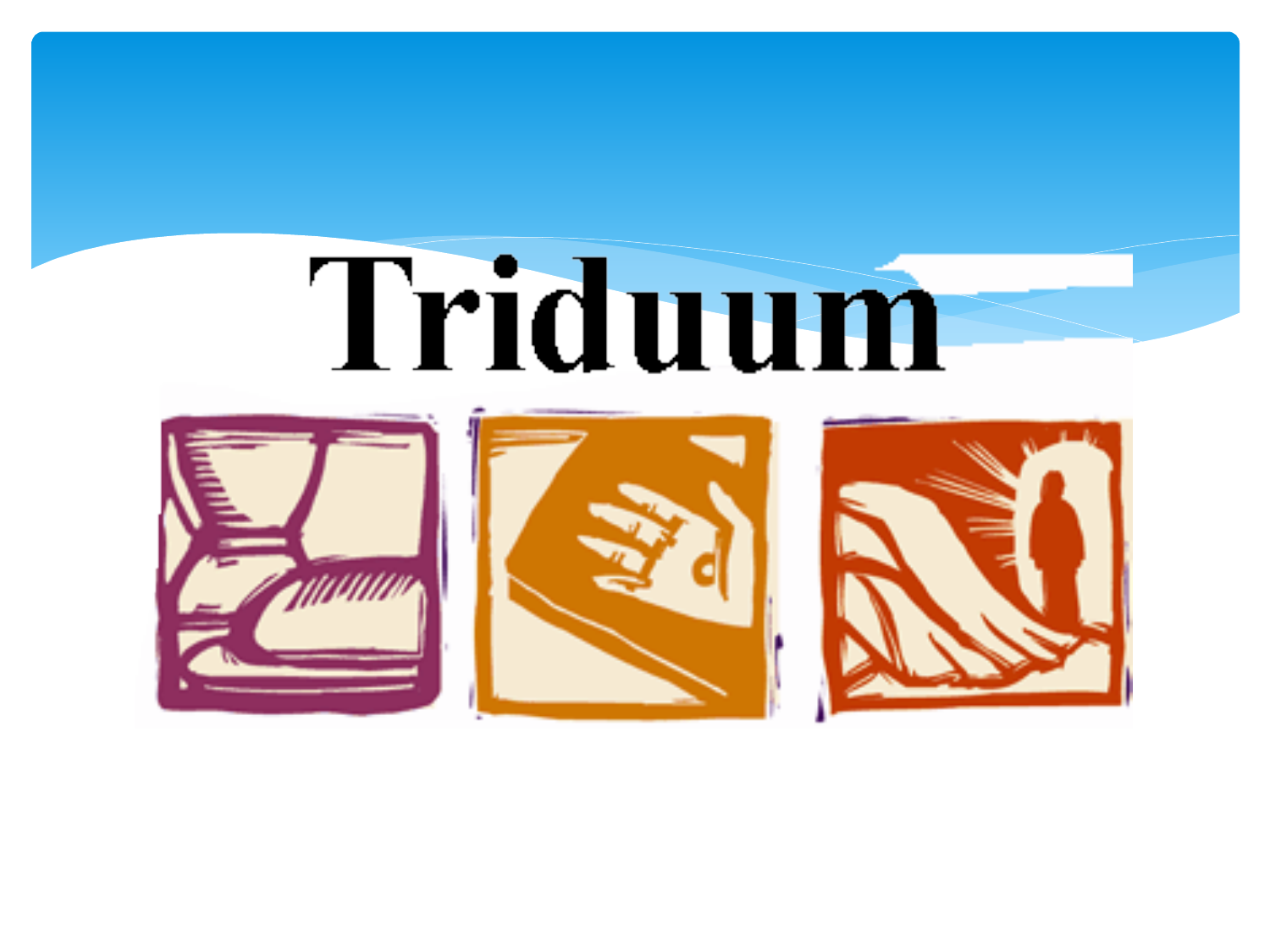#### The Three Most Holy Days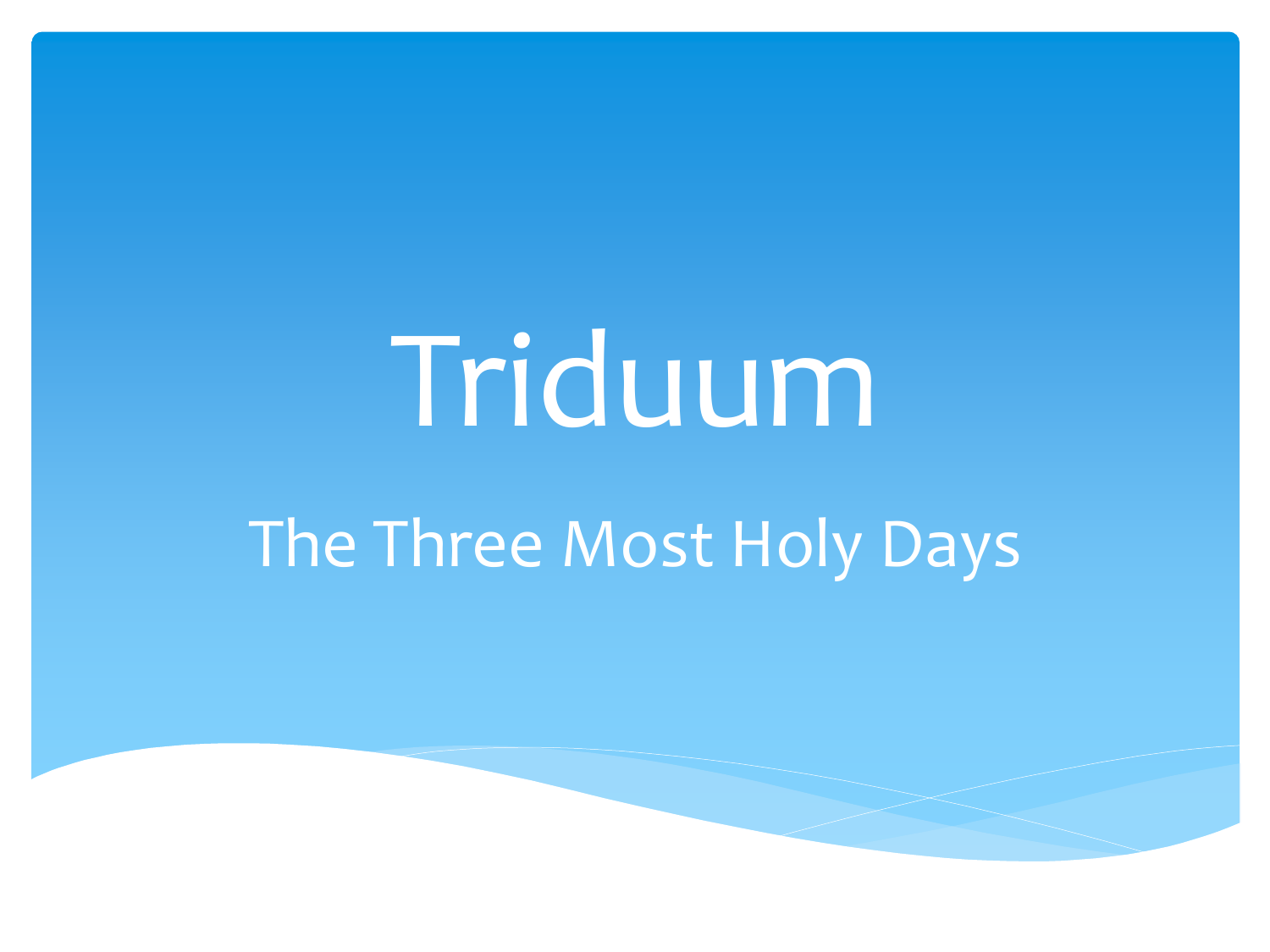### A Triduum Source Book I, II, III

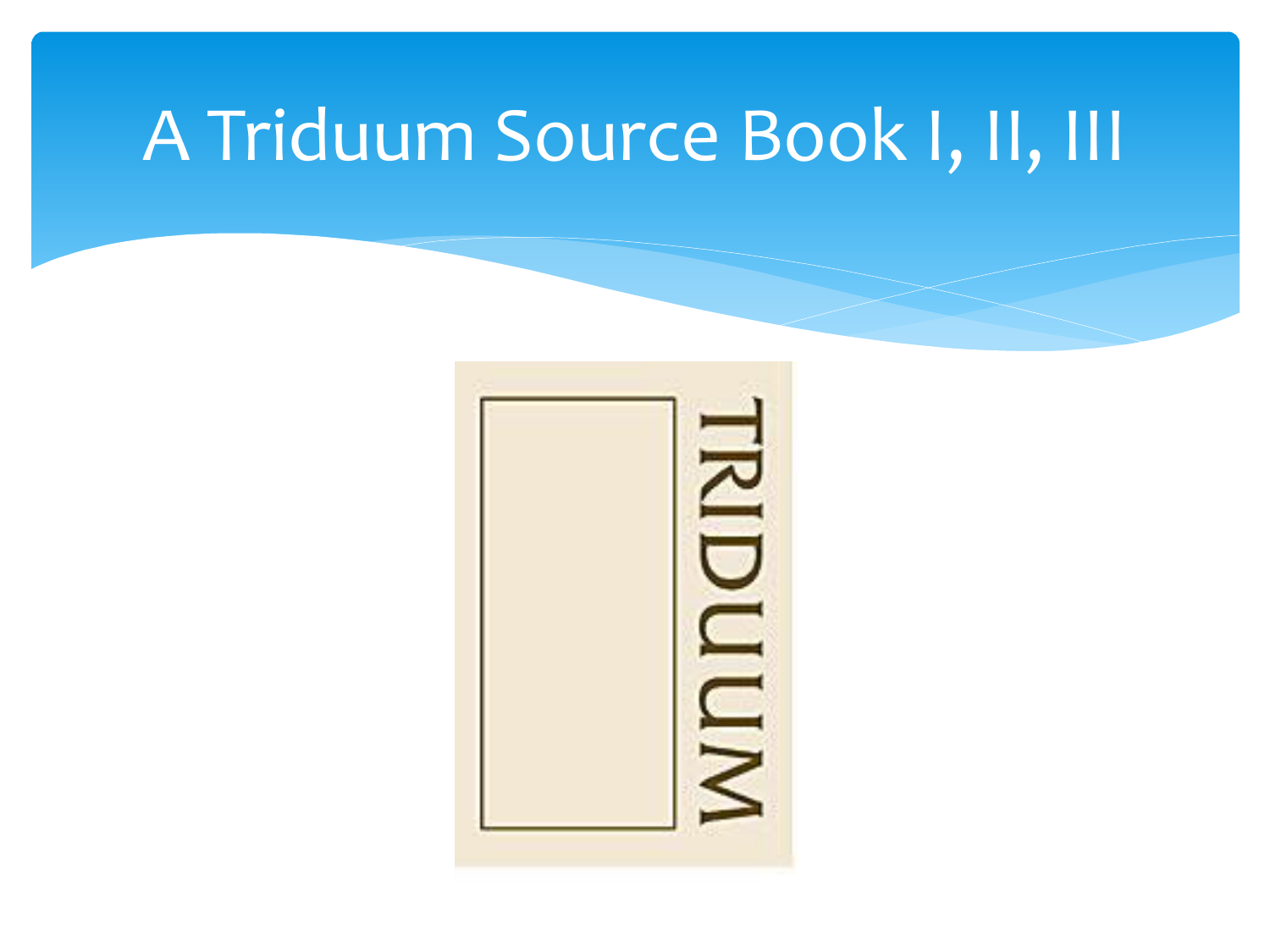#### Roman Missal

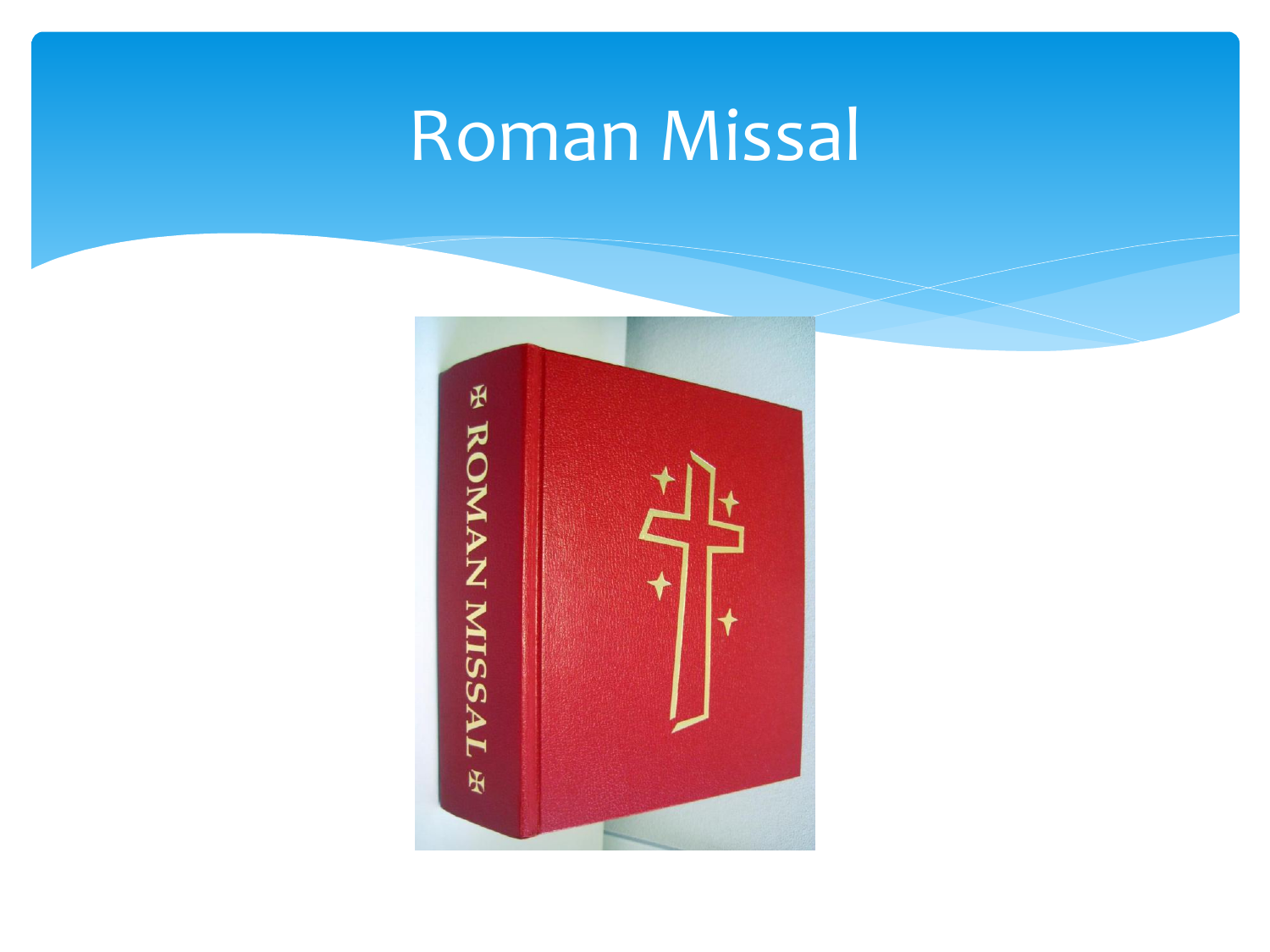### Sourcebook (LTP)





THE ALMANAC FOR PASTORAL LITURGY

 $\overline{\text{LT}}$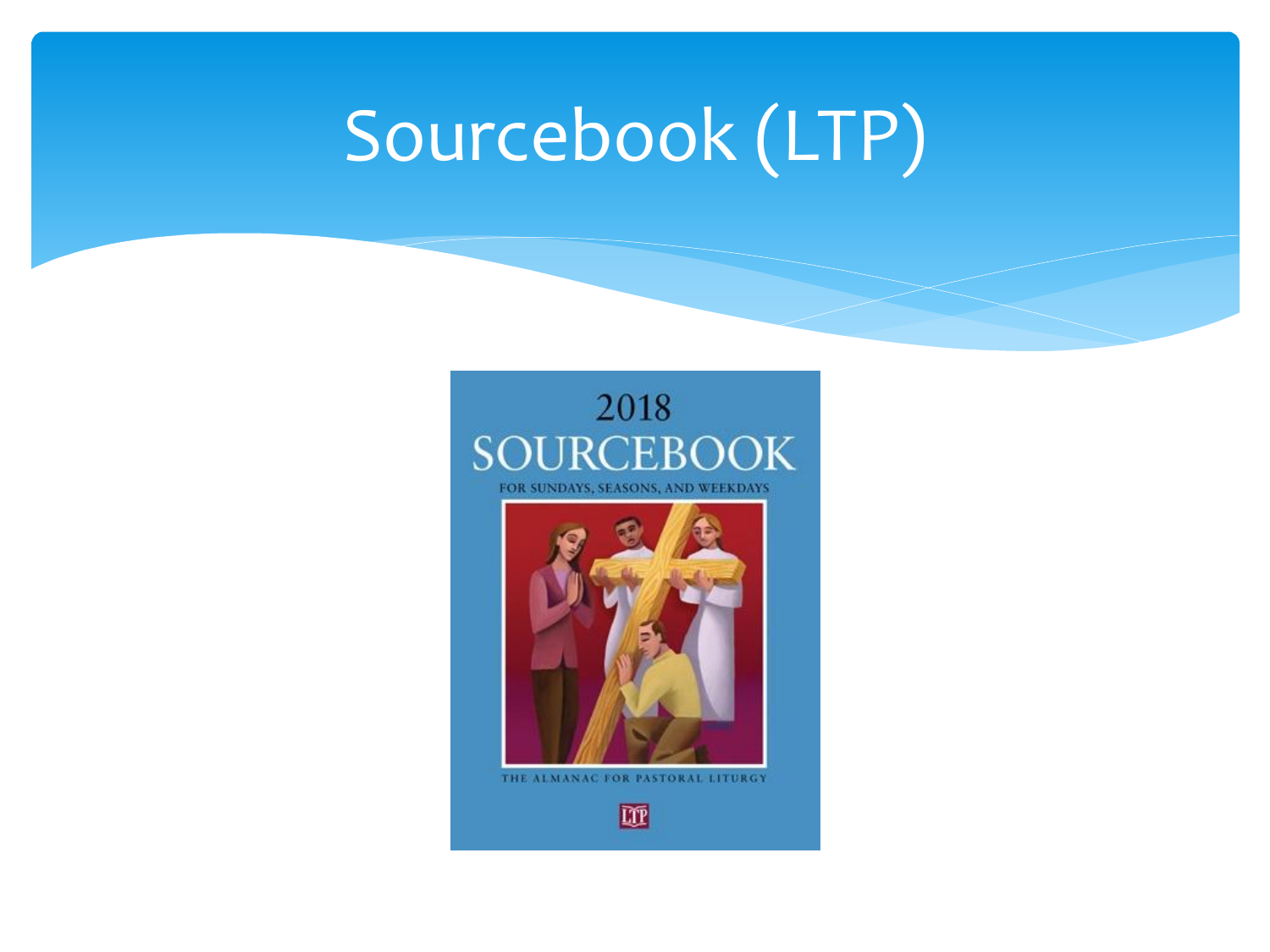Christ the Lord achieved His task principally by the paschal mystery of His blessed passion, resurrection from the dead, and the glorious ascension, whereby "dying, he destroyed our death and, rising, he restored our life" (SC #5)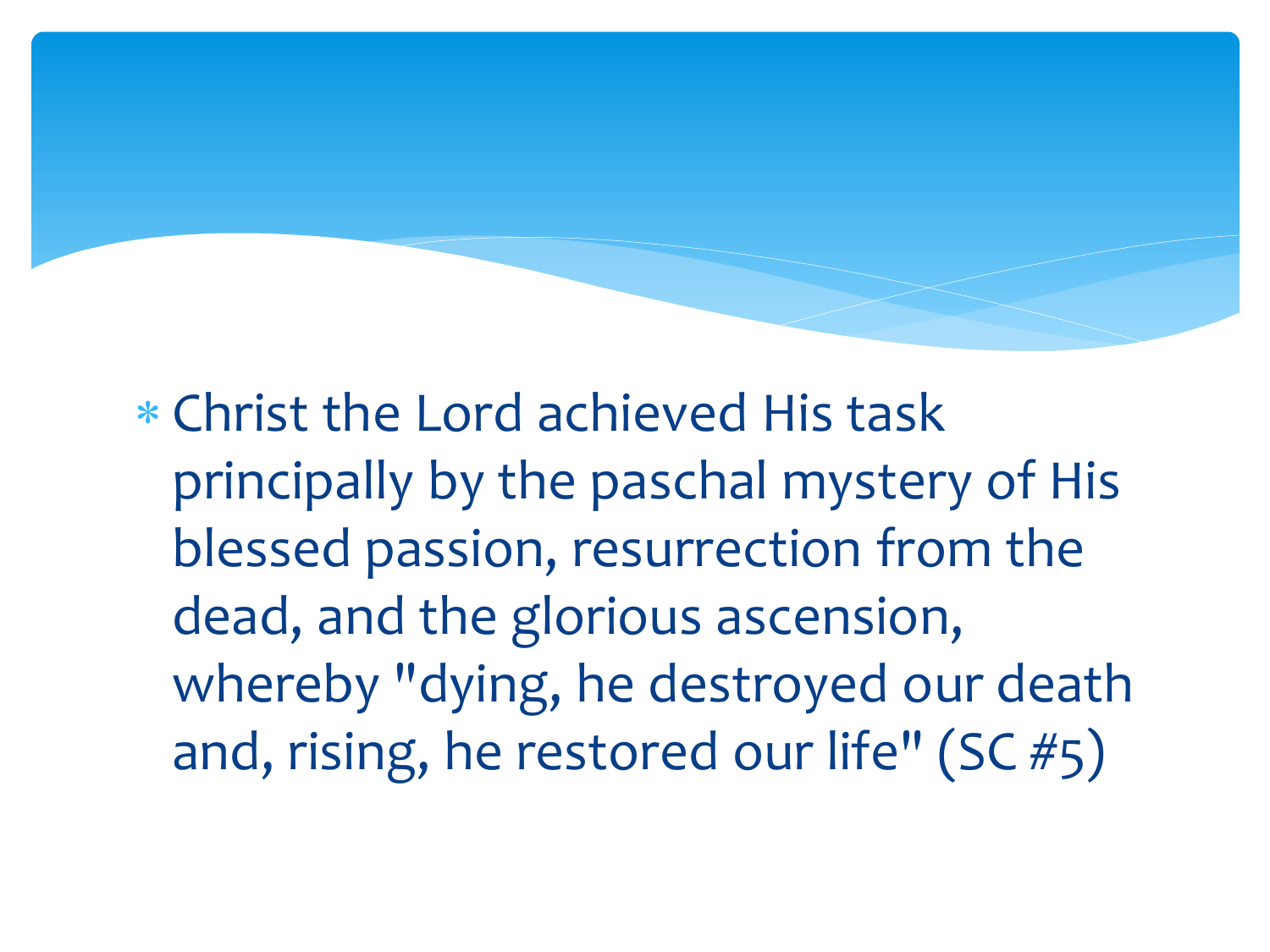#### Universal Norms for the Liturgical Year

#### **The Cycle of the Year**

 **Over the course of the year the Church celebrates the whole mystery of Christ, from the Incarnation to Pentecost Day and the days of waiting for the Advent of the Lord. (#17)**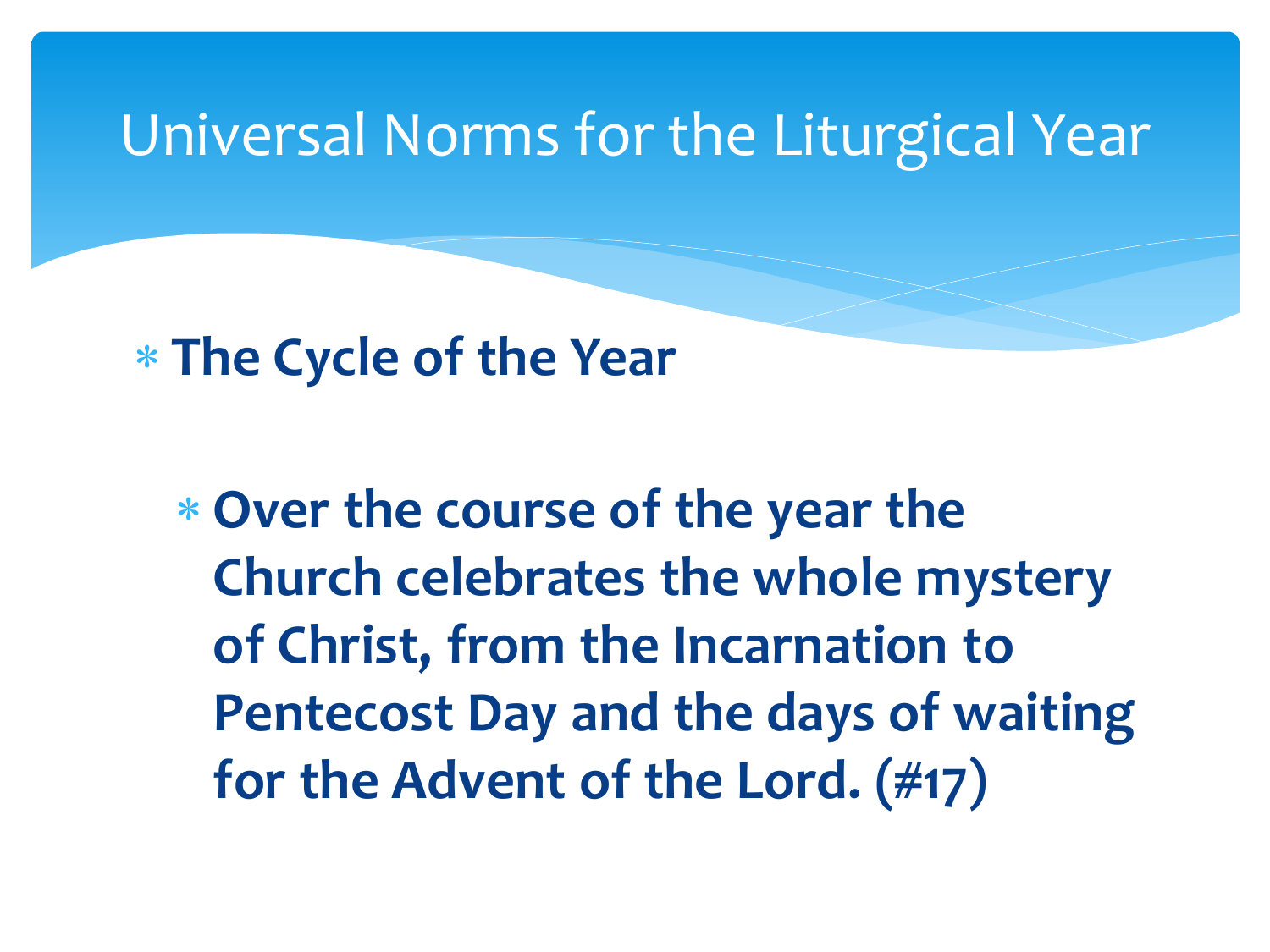Triduum – High point of the entire liturgical year!

 **the sacred Paschal Triduum of the Passion and Resurrection of the Lord shines forth as the high point of the entire liturgical year.21 Therefore the pre-eminence that Sunday has in the week, the Solemnity of Easter has in the liturgical year (#18)**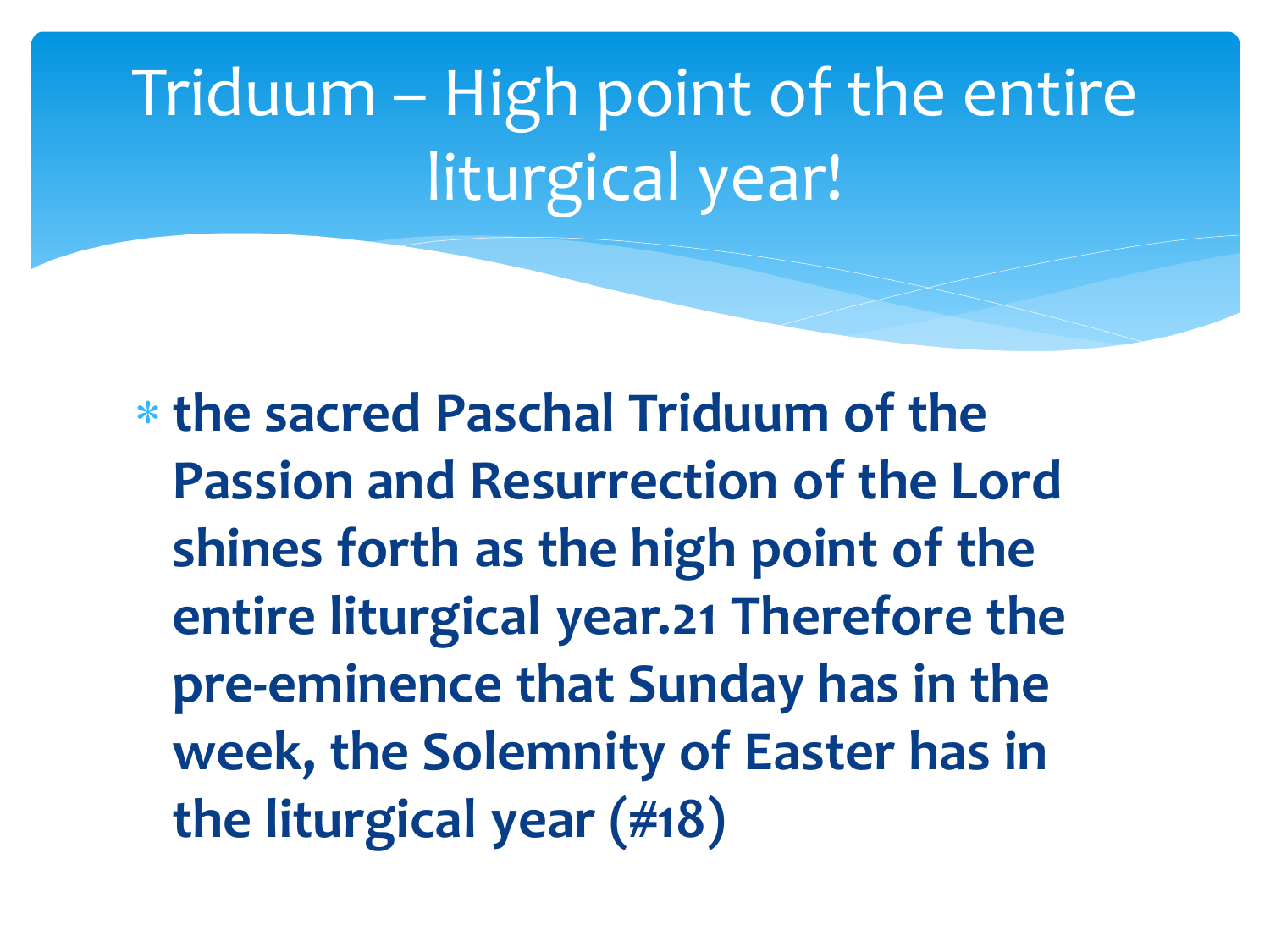**The Paschal Triduum of the Passion and Resurrection of the Lord begins with the evening Mass of the Lord's Supper, has its centre in the Easter Vigil, and closes with Vespers (Evening Prayer) of the Sunday of the Resurrection. (#19)**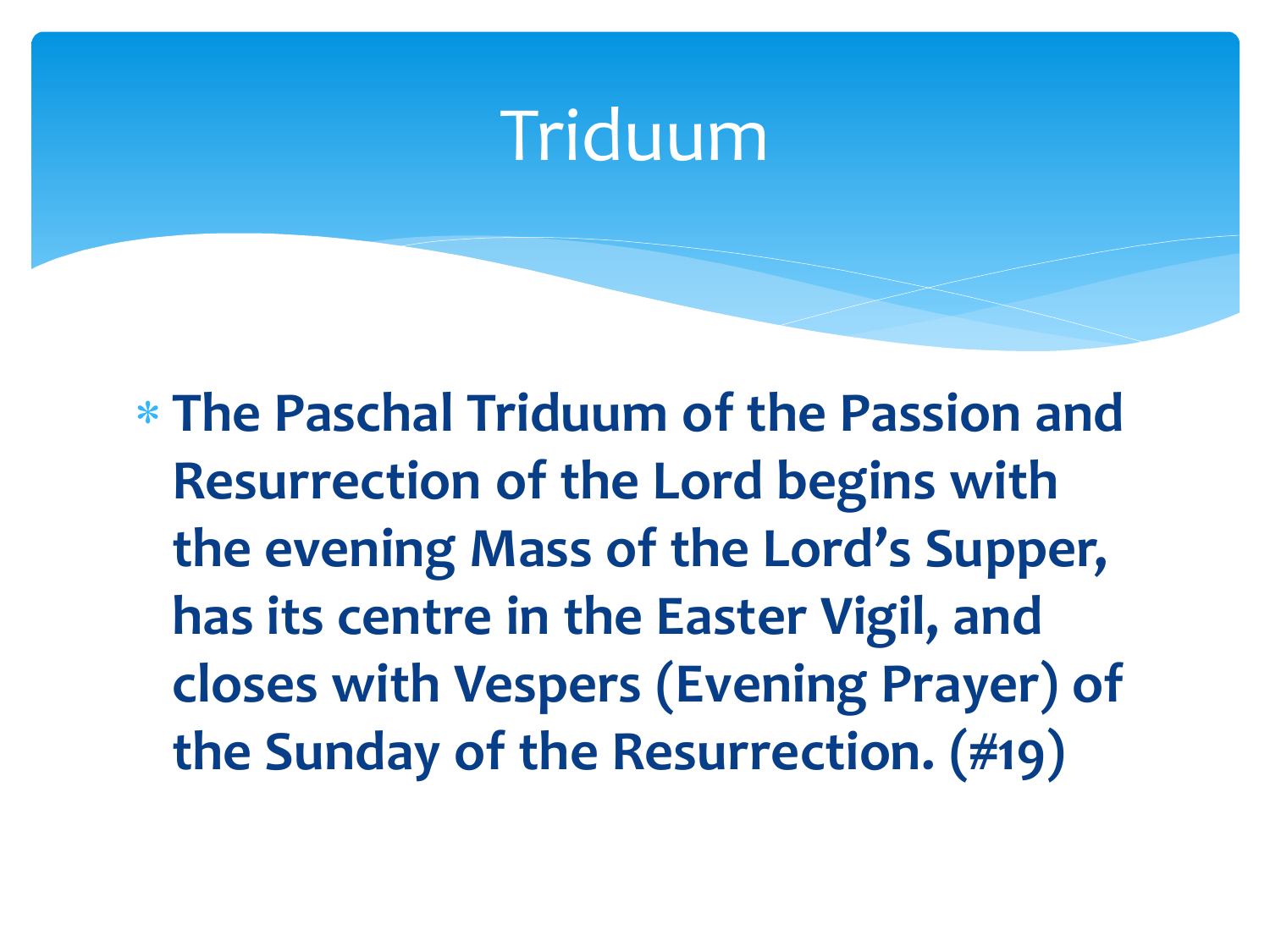#### **The Three Days**

 **Scriptural foreshadowing Exodus 3:16-18 Exodus 10:22-23 2 Kings 20: 1-5 Esther 4:15; 5:1-2 Genesis 42:, 6-7, 17**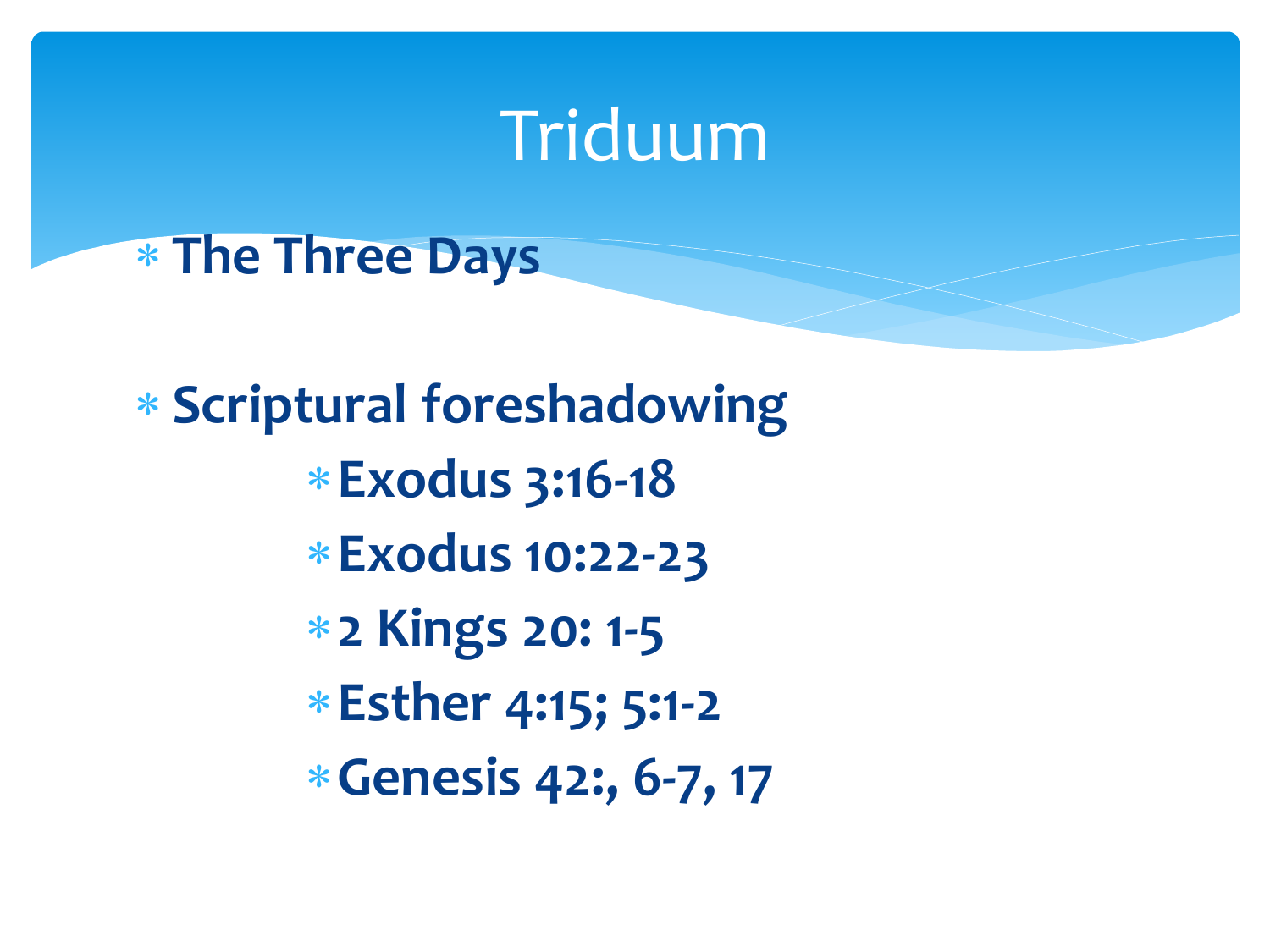**"Jesus said, "Destroy this temple, and in three days I will raise it up." He was speaking of the temple of his body. After he was raised from the dead, his disciples remembered that he had said this."**

John 2:19, 21-22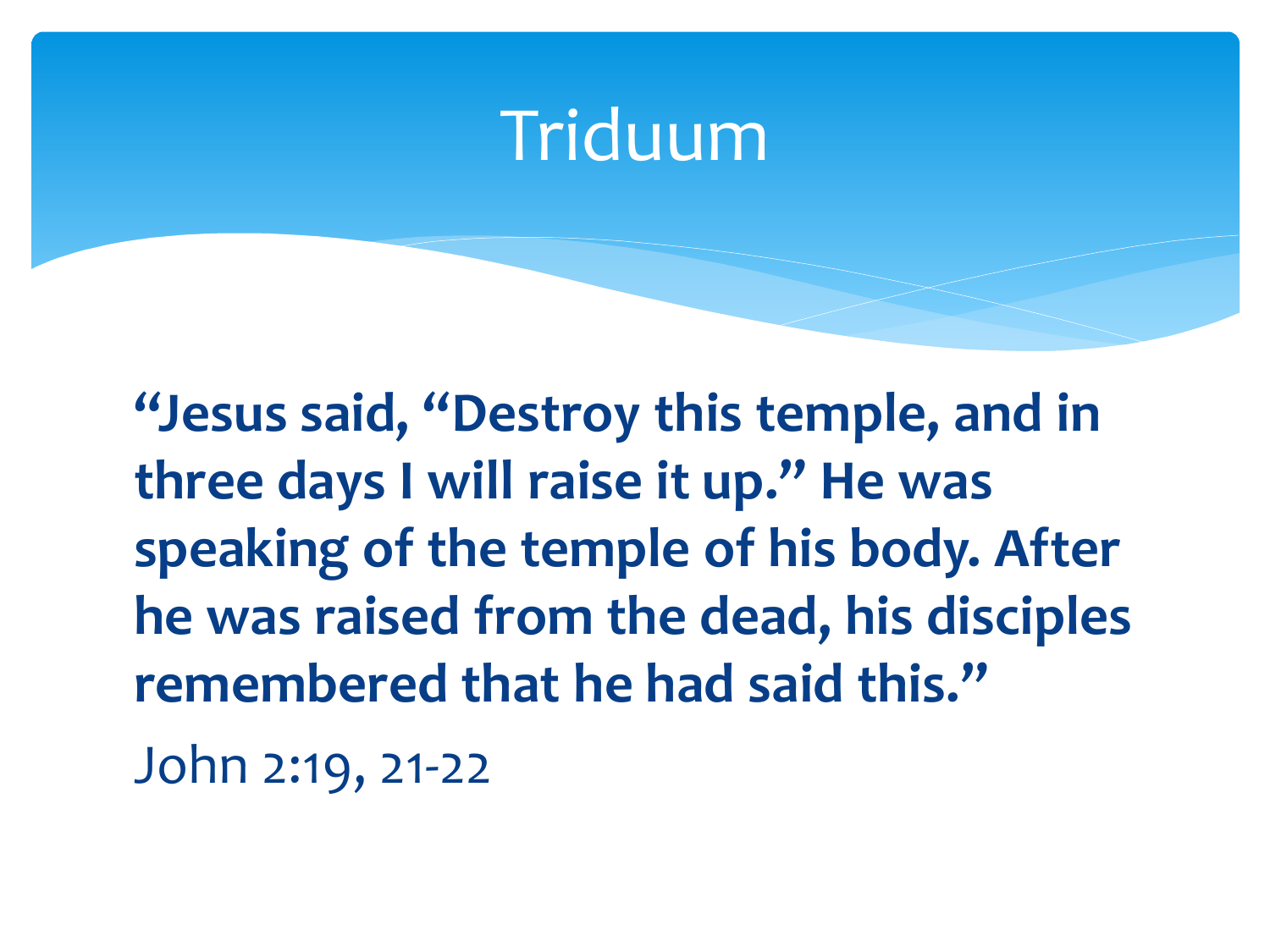

#### **Time Stops…**

**We enter eternity…**

\* Keeping watch, waiting, **anticipating…**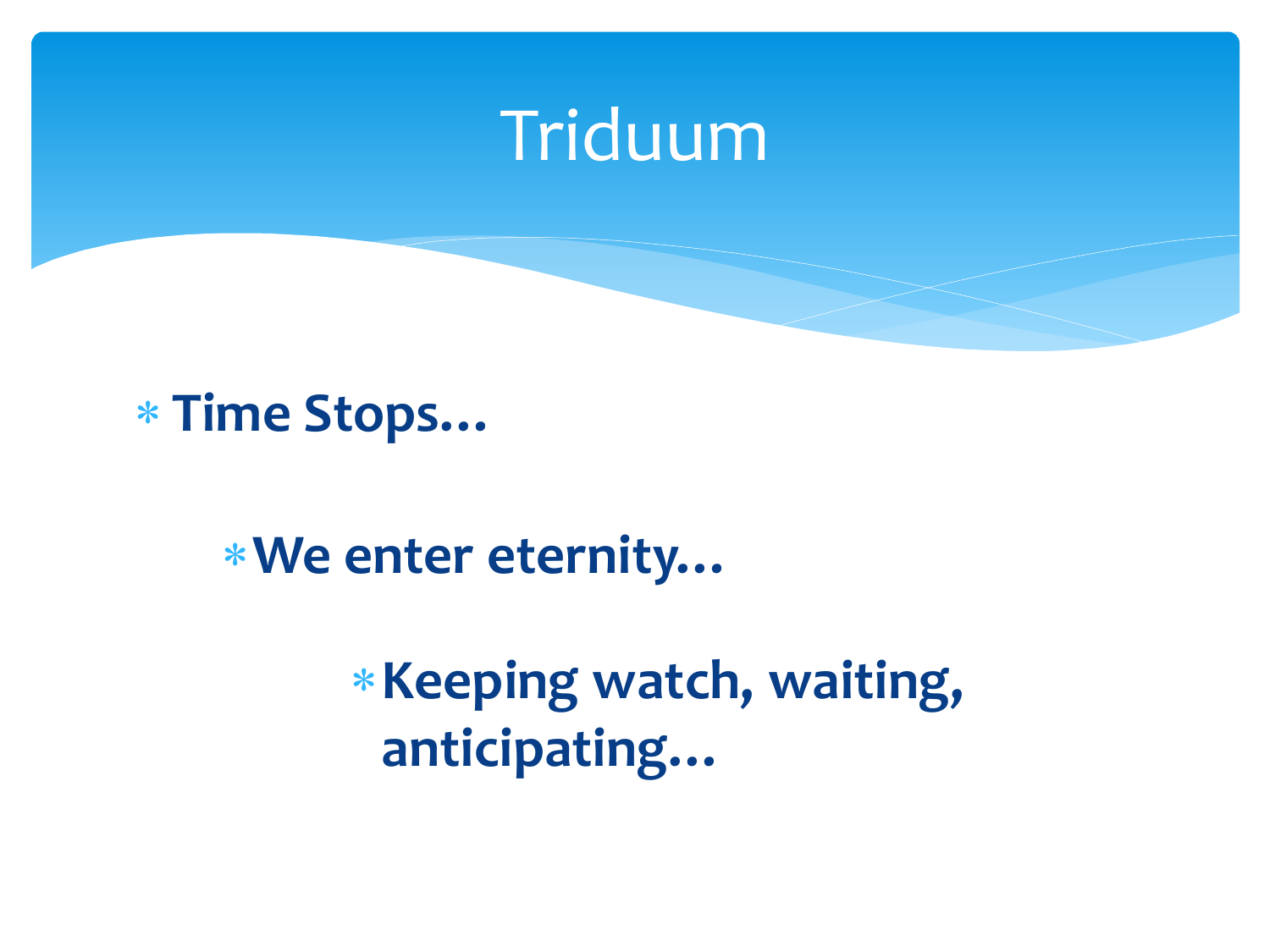- Eternal life is when things happen in God's good time…
	- When God in whom past, present and future are not merely *as* one but *are* one – breaks into our time.

Easter is the beginning and centre and summation of the whole Christian year, of the whole Christian life. (Mark Searle)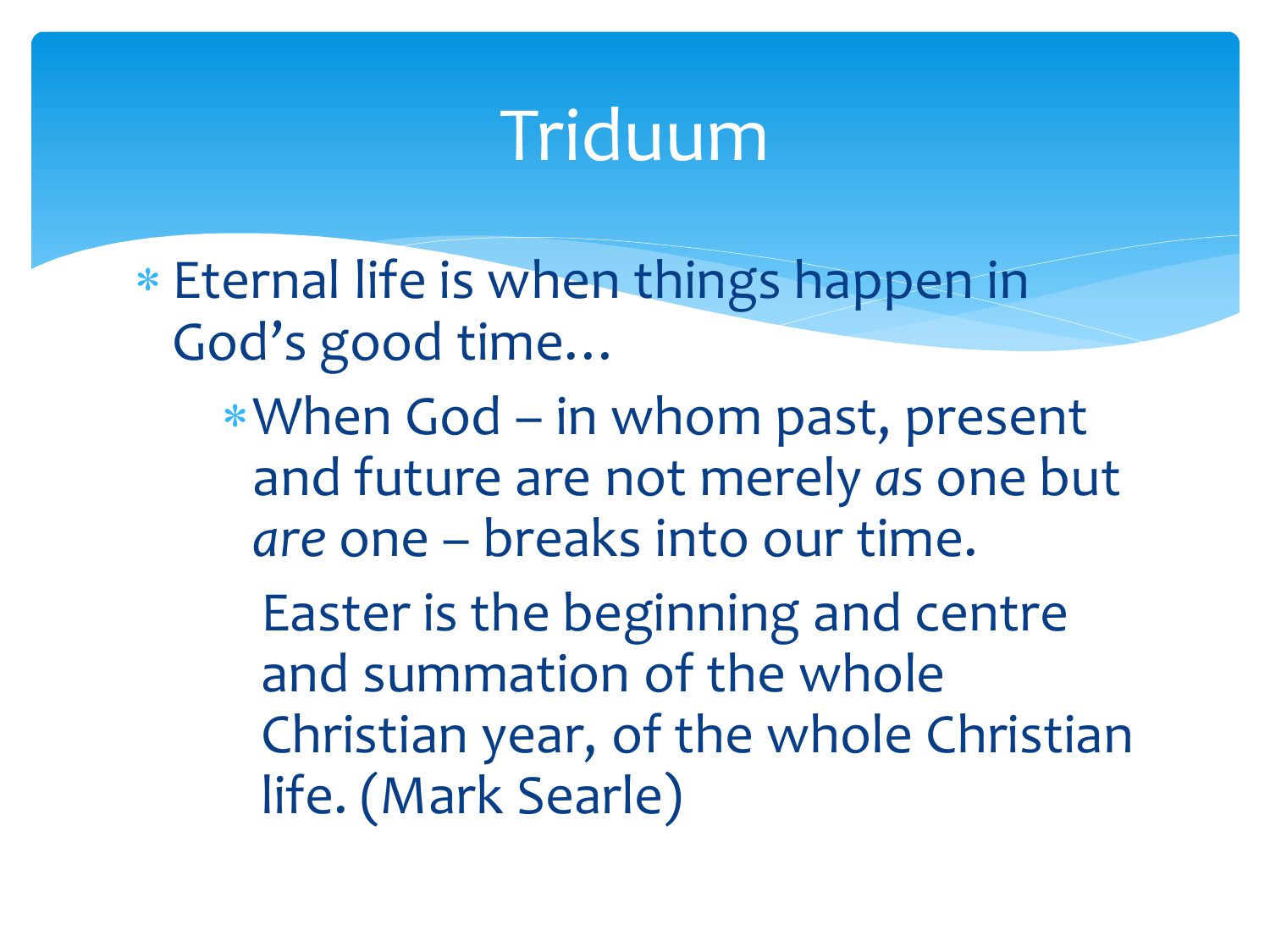**First day of the Triduum: Holy Thursday Sunset to Good Friday Sunset – 6 th Day of Creation**

 **Second day of the Triduum: beginning sunset, is the Sabbath.**

**Third day of the Triduum: beginning Holy Saturday Sunset...**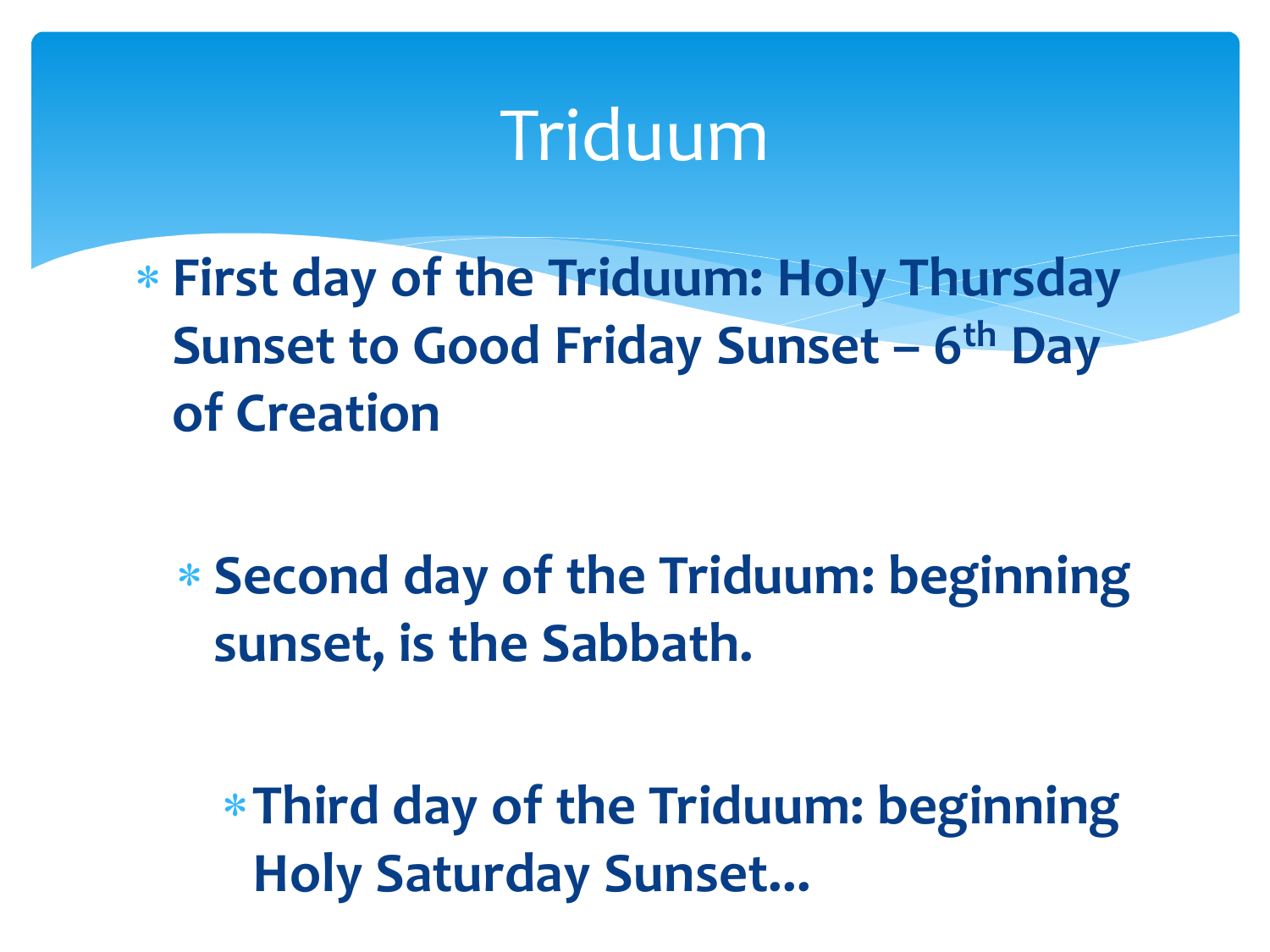#### **Baptism (Hippolytus, 3rd C)**

- **And let those who are to be baptised be instructed to wash and cleanse themselves on the fifth day of the week (Thursday).**
- **Those who are to receive baptism shall fast on the Preparation (Friday) and on the Sabbath (Saturday). And on the Sabbath the bishop shall assemble those who are to be baptised in one place, and shall bid them all to pray and bow the knee.**
- **And they shall spend all the night in vigil, reading the scriptures to them and instructing them.**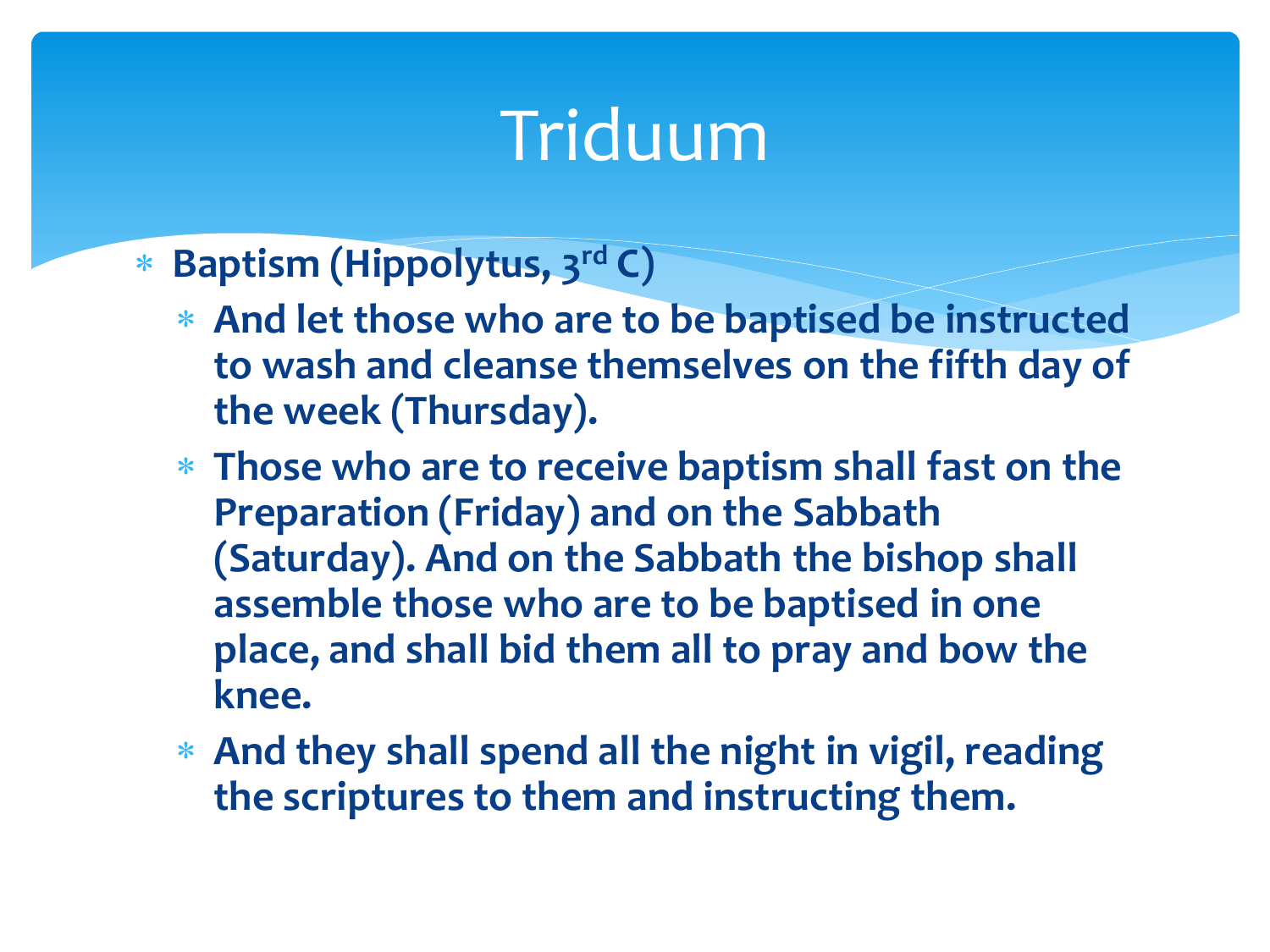#### Holy Thursday Evening

**O God, who have called us to participate in this most sacred Supper,** 

**in which your Only Begotten Son, when about to hand himself over to death, entrusted to the Church a sacrifice new for all eternity, the banquet of his love,**

**grant, we pray, that we may draw from so great a mystery, the fullness of charity and life. Through our Lord…** (Collect – Mass of the Lord's Supper)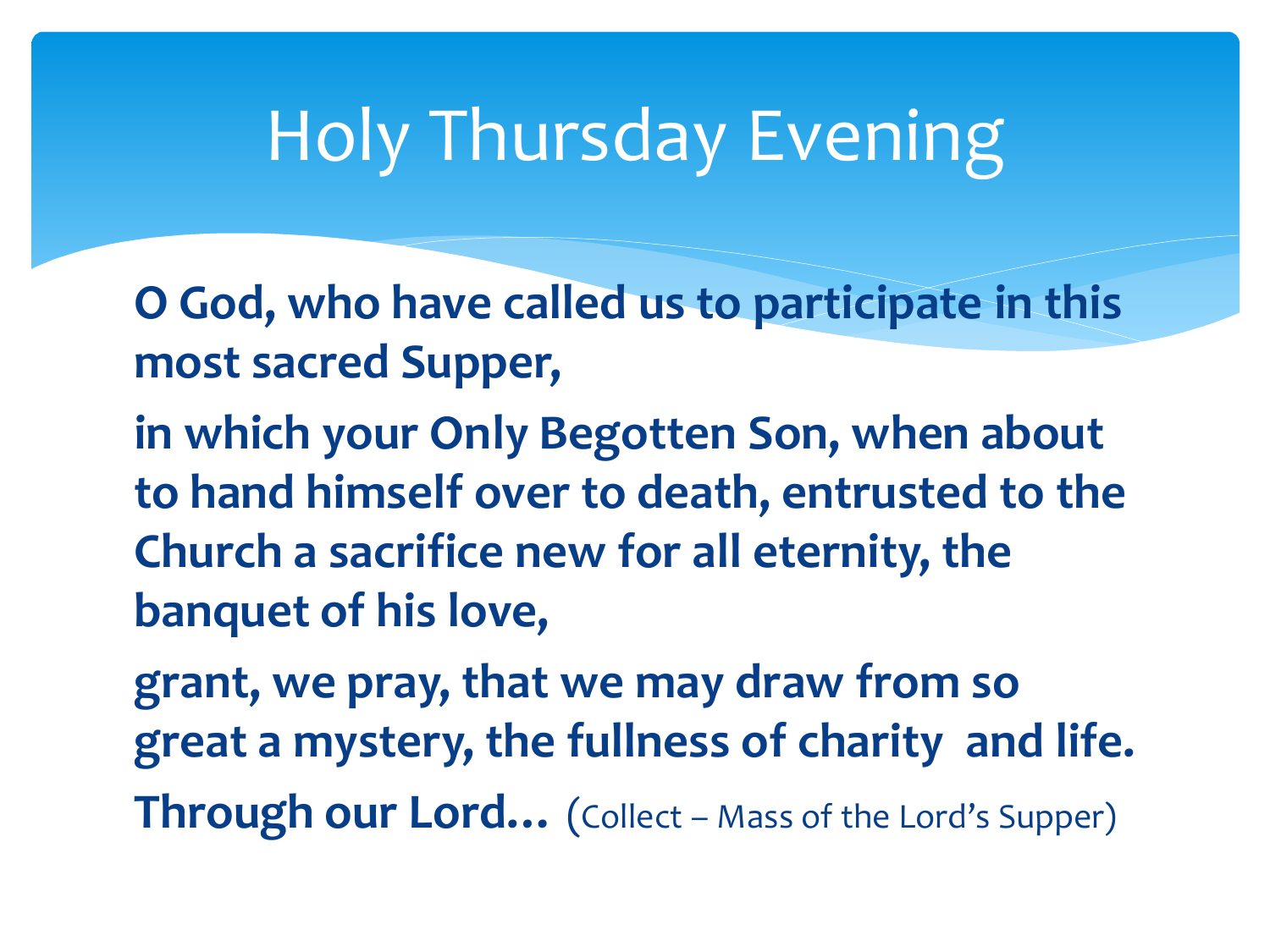### Holy Thursday Evening

**Infinite, intimate God; This night you kneel before your friends And wash our feet. Bound together in your love, Trembling, we drink your cup And watch.**

(New Zealand Prayer Book – Anglican)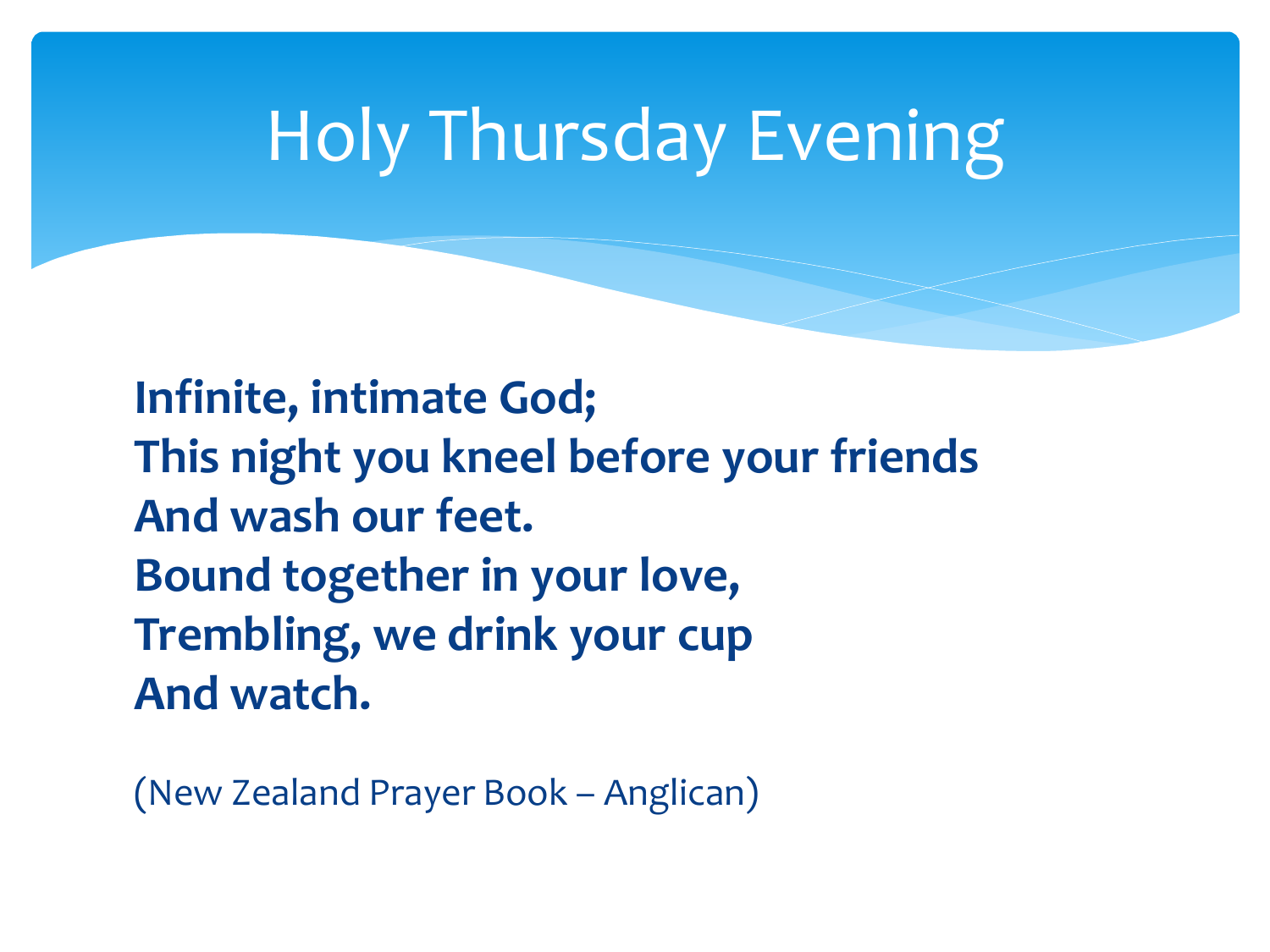### Mass of the Lord's Supper

**Take a Lamb… Exodus 12:1-8, 11-14**

- **As often as you do this… 1 Cor 11:23-26 … Philippart**
- **A New Commandment… John 13: 1-15**
	- **Jesus Poured Water**
	- **Washed My Feet**
	- **Gifts for the Poor**
	- **Divine Hospitality**
	- **Eating & Drinking**
	- **Silent Adoration – remaining; watching; praying**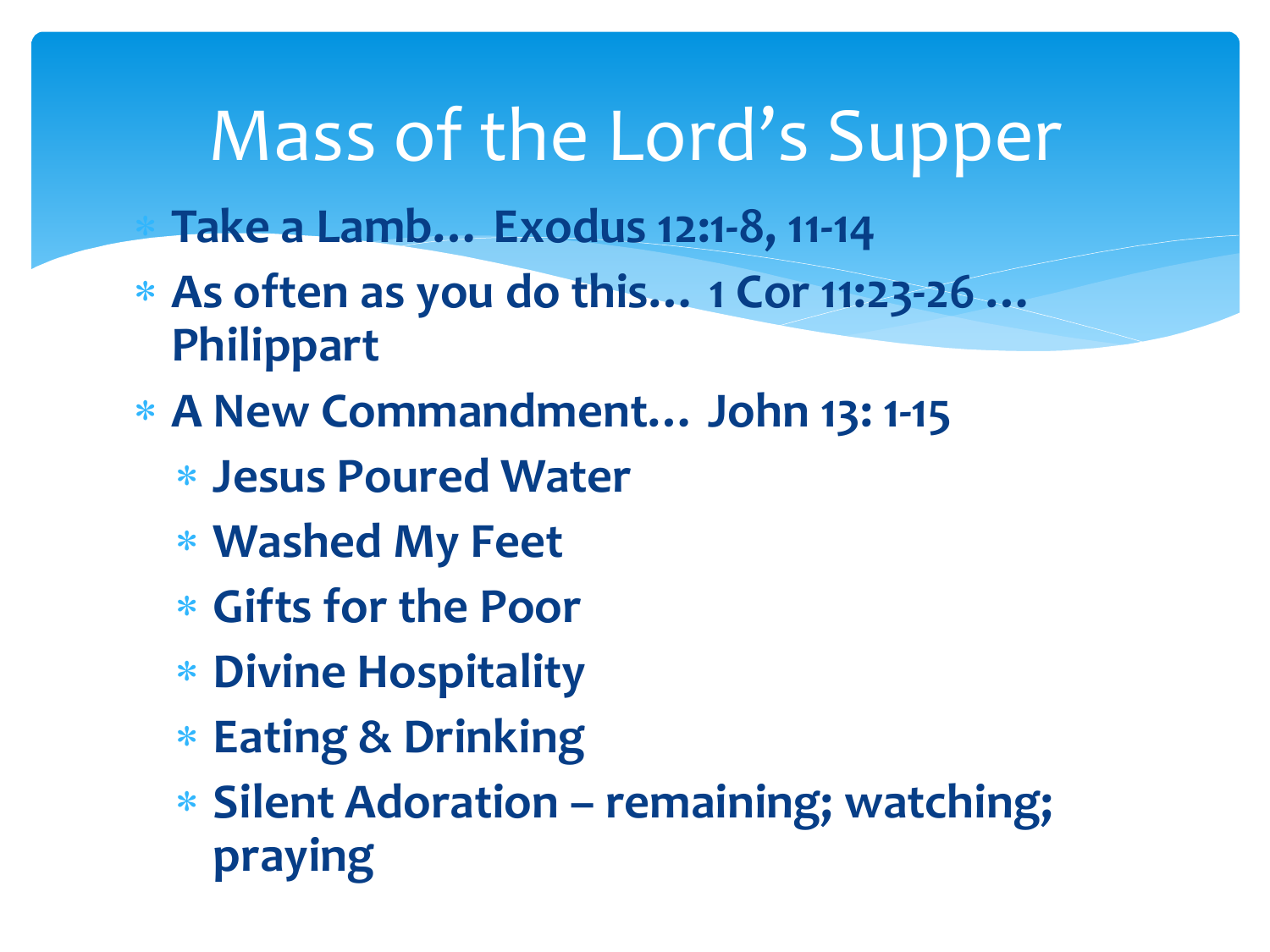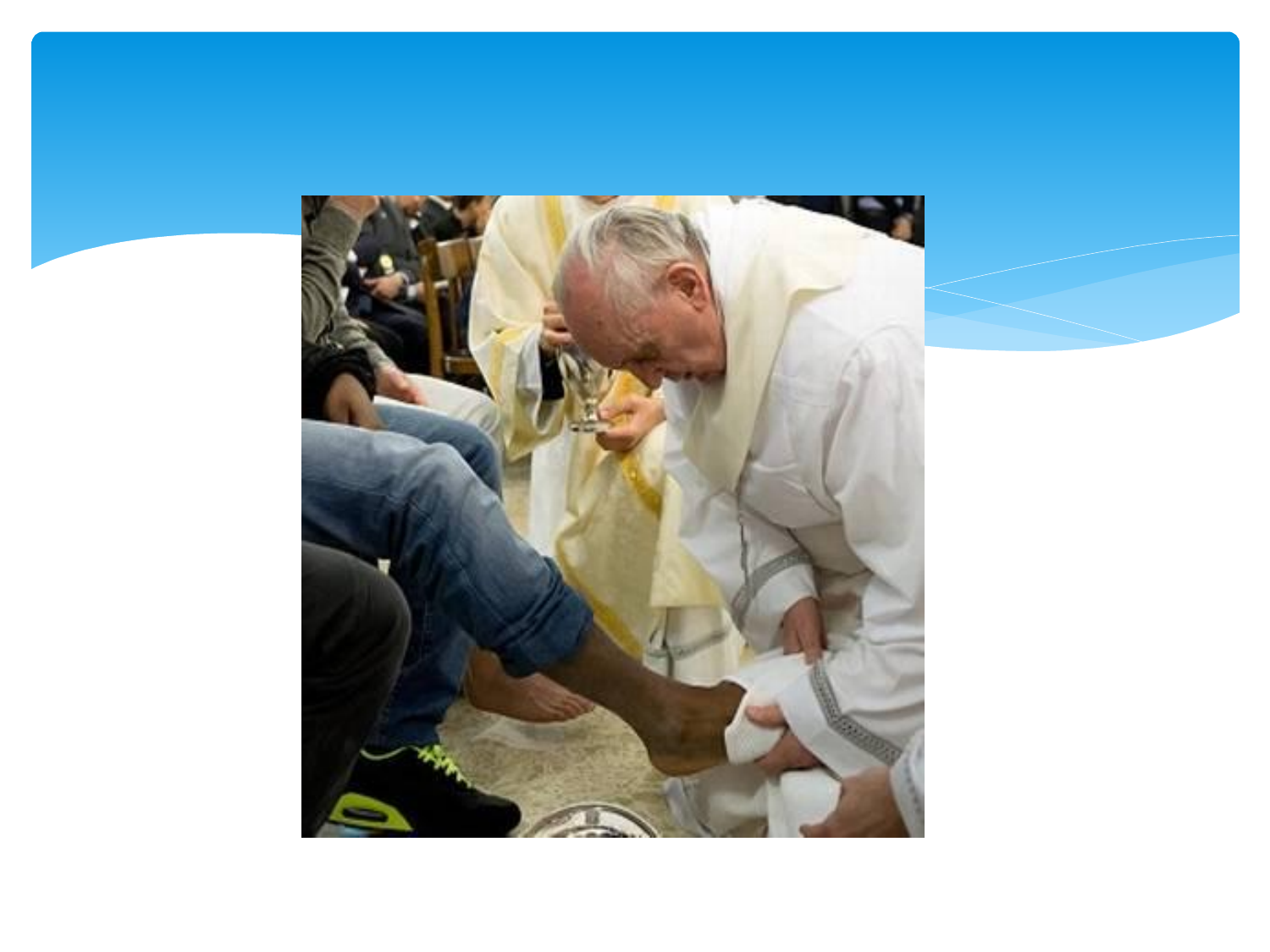#### Reception of the Holy Oils

- **The reception of the holy oils may take place before the Mass of the Lord's Supper on Holy Thursday or on another day after the celebration of the Chrism Mass**
- **The oils, in suitable vessels, are carried in procession by members of the assembly**
- **The oils are received by the priest and then placed on a suitably prepared table in the sanctuary or in the repository where they will be reserved**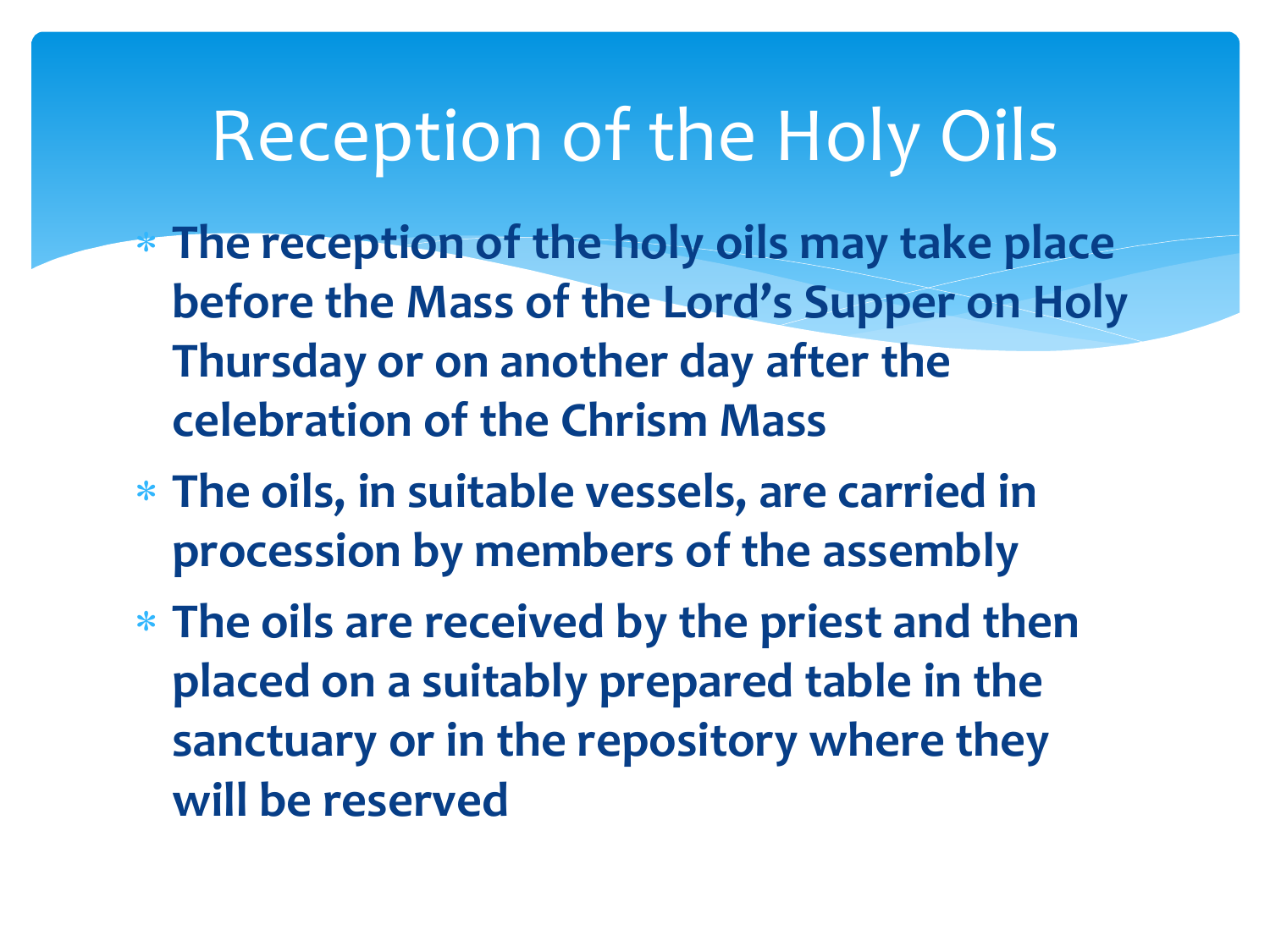### Washing of the Feet

#### **Who?**

 "… pastors may select a small group of the faithful to represent the variety and the unity of each part of the people of God. Such small groups can be made up of men and women, and it is appropriate that they consist of people young and old, healthy and sick, clerics, consecrated men and women and laity."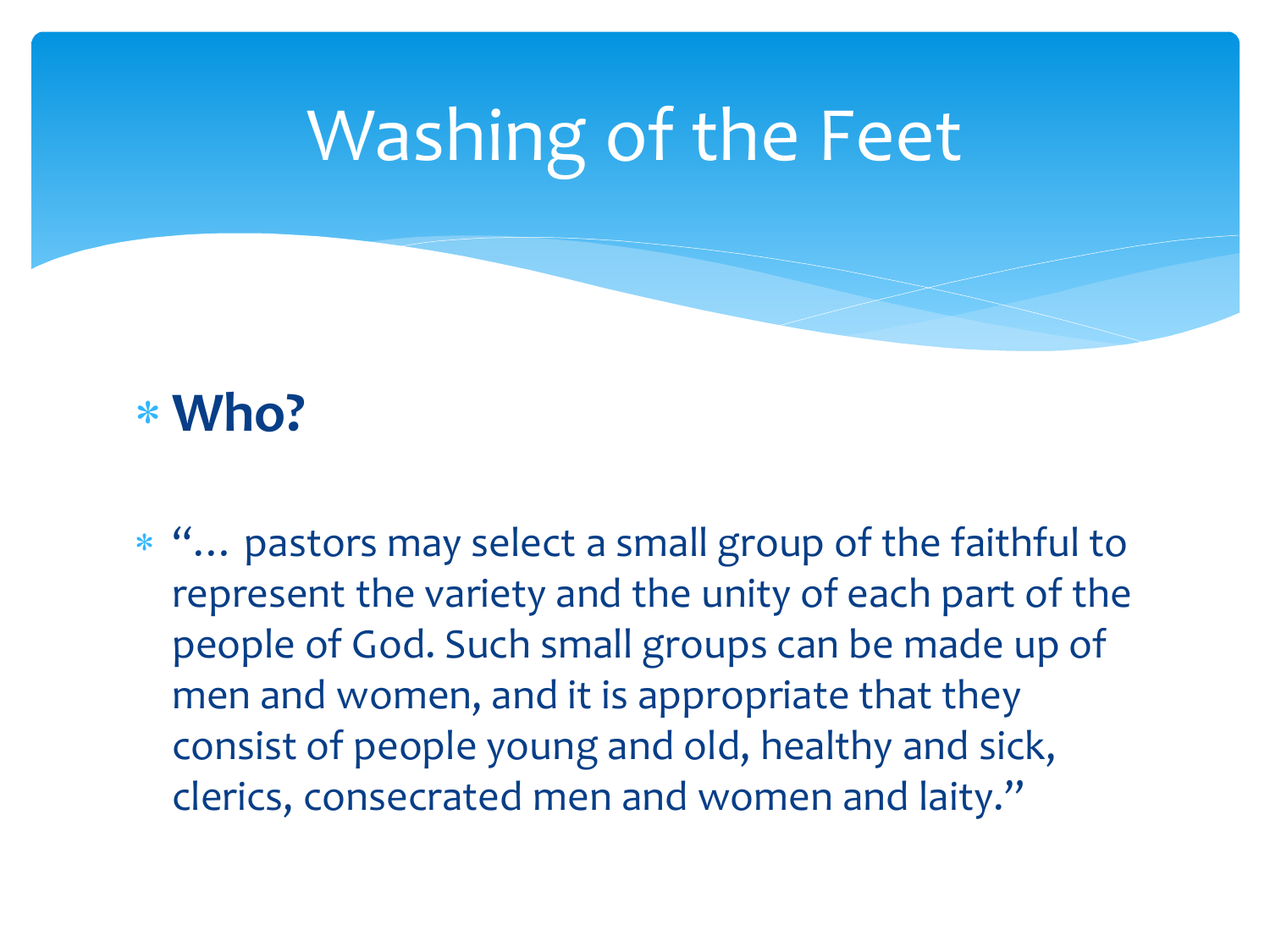### Why the change?

*\** **"The current change foresees that individuals may be chosen from amongst all the members of the people of God. The significance does not now relate so much to the exterior imitation of what Jesus has done, rather as to the meaning of what he has accomplished which has a universal importance, namely the giving of himself «to the end» for the salvation of the human race, his charity which embraces all people and which makes all people brothers and sisters by following his example."** *commentary on decree*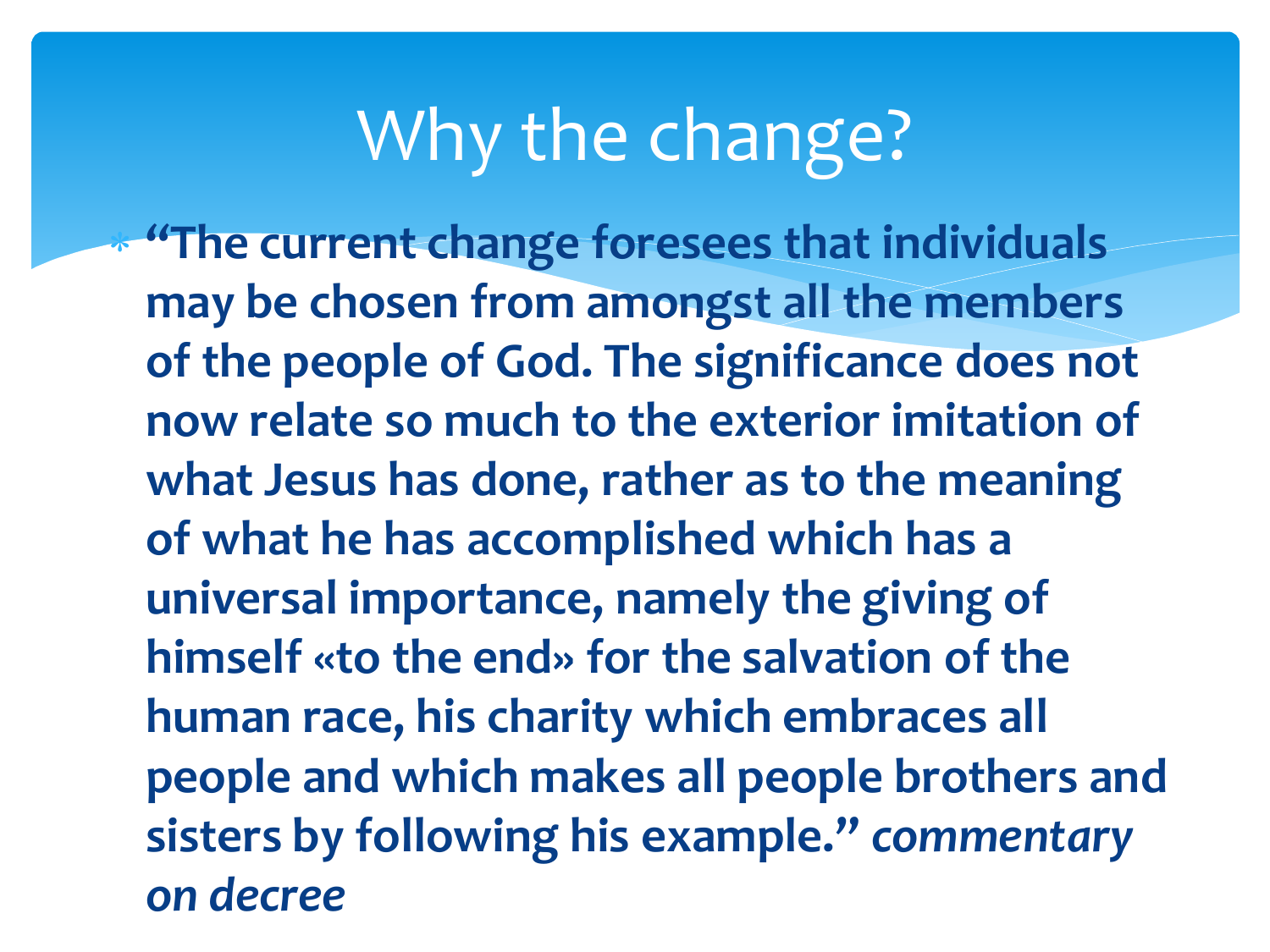**The washing of feet is not obligatory in the** *Missa in cena Domini***. It is for pastors to evaluate its desirability, according to the pastoral considerations and circumstances which exist, in such a way that it does not become something automatic or artificial, deprived of meaning and reduced to a staged event. Nor must it become so important as to grab all the attention during the Mass of the Lord's Supper, celebrated on «the most sacred day on which our Lord Jesus Christ was handed over for our sake»** Interesting caution…

*Commentary on Decree*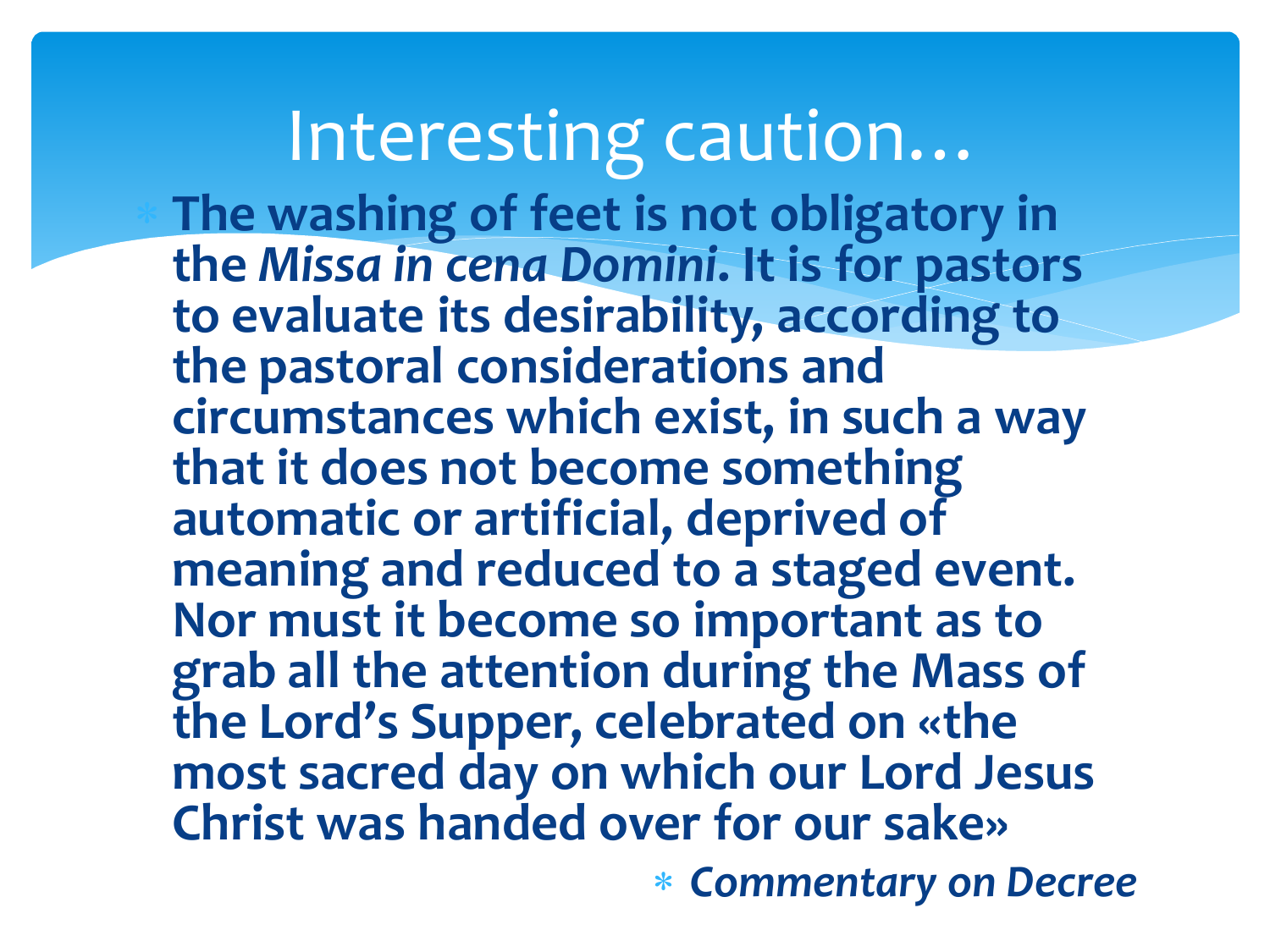#### Procession of Gifts

 **"At the beginning of the Liturgy of the Eucharist, there may be a procession of the faithful in which gifts for the poor may be presented with the bread and wine." #14, Sacred Paschal Triduum, Roman Missal.**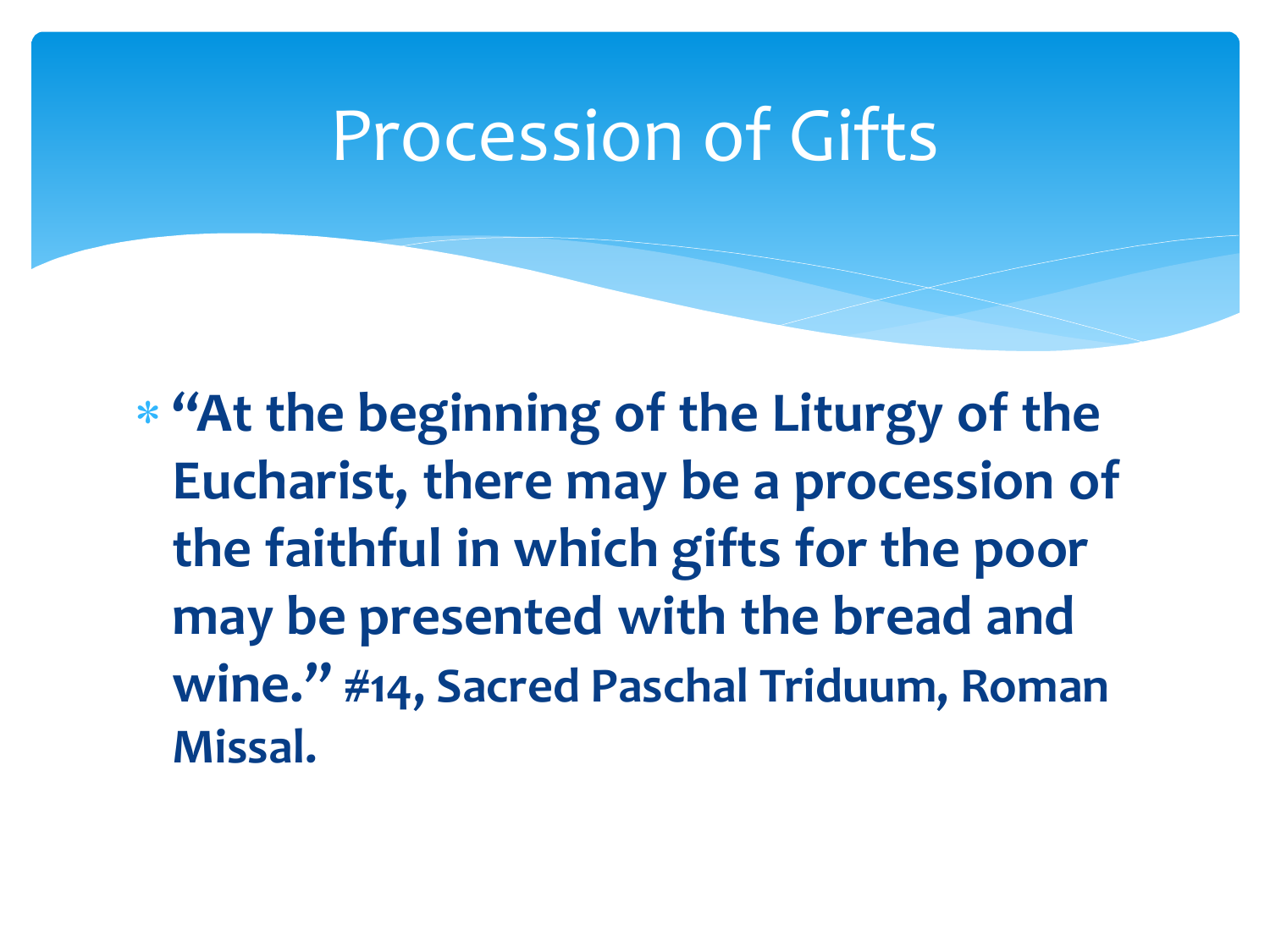#### Transfer of the Blessed Sacrament

- **After Communion, a ciborium with hosts for communion on the following day is left on the altar.**
- **Priest prayers Prayer after Communion**
- **Incense into thurible, then ciborium incensed 3 times**
- **Procession with candles and incense accompanies Blessed Sacrament to place of repose preceded by Cross bearer**
- **Tabernacle/Altar/Garden…**
- **Adoration**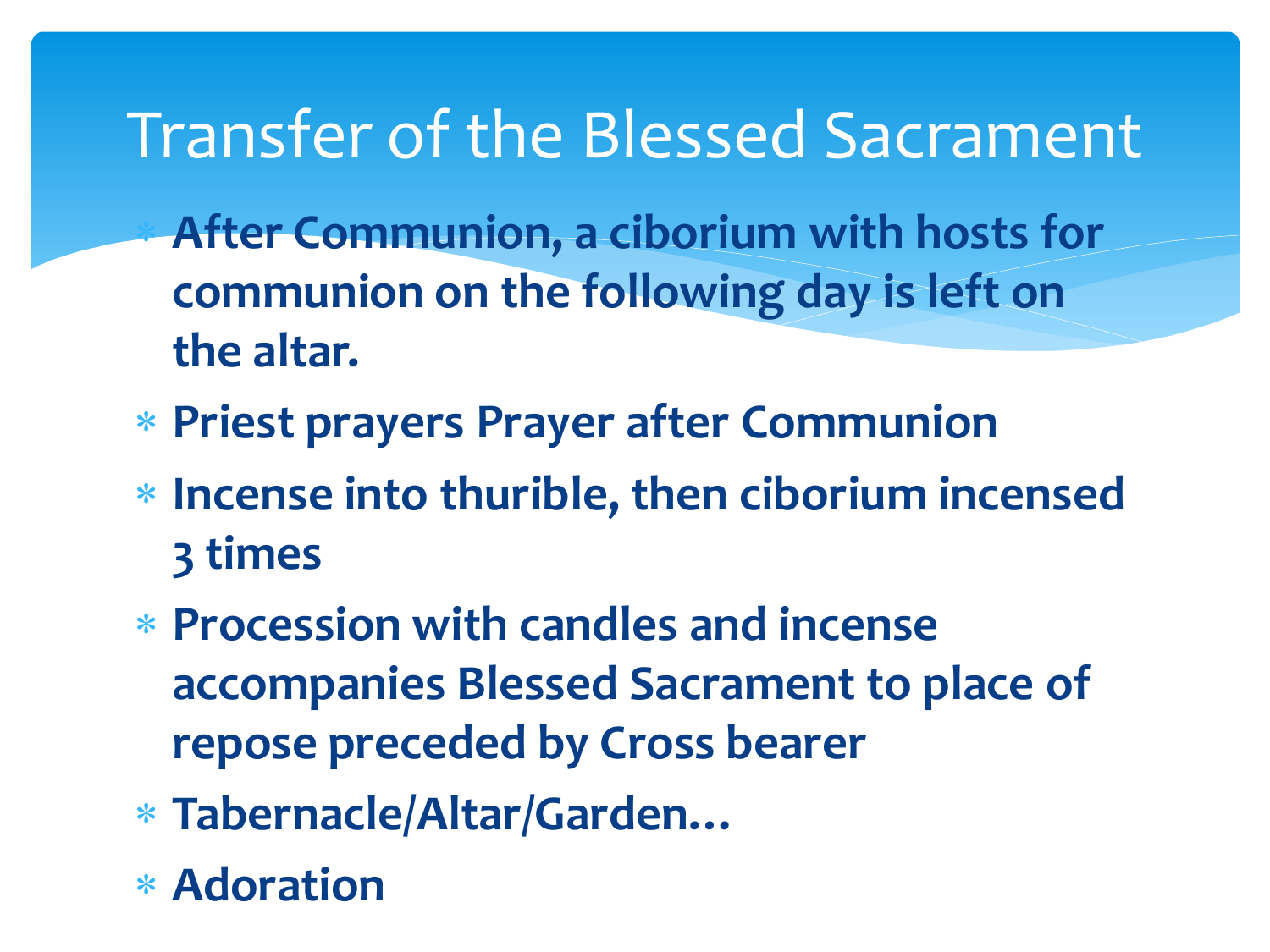### Liturgy Overview Practicalities

- **Vestiture: What will be needed for presiders, ministers, the elect?**
- **Flowers: May be present in moderation**
- **Lights and Sound: Are all lightbulbs working, bugs in the sound system fixed?**
- **Grounds and Church: Prior to Palm Sunday a clean up of all gathering areas and processional routes…**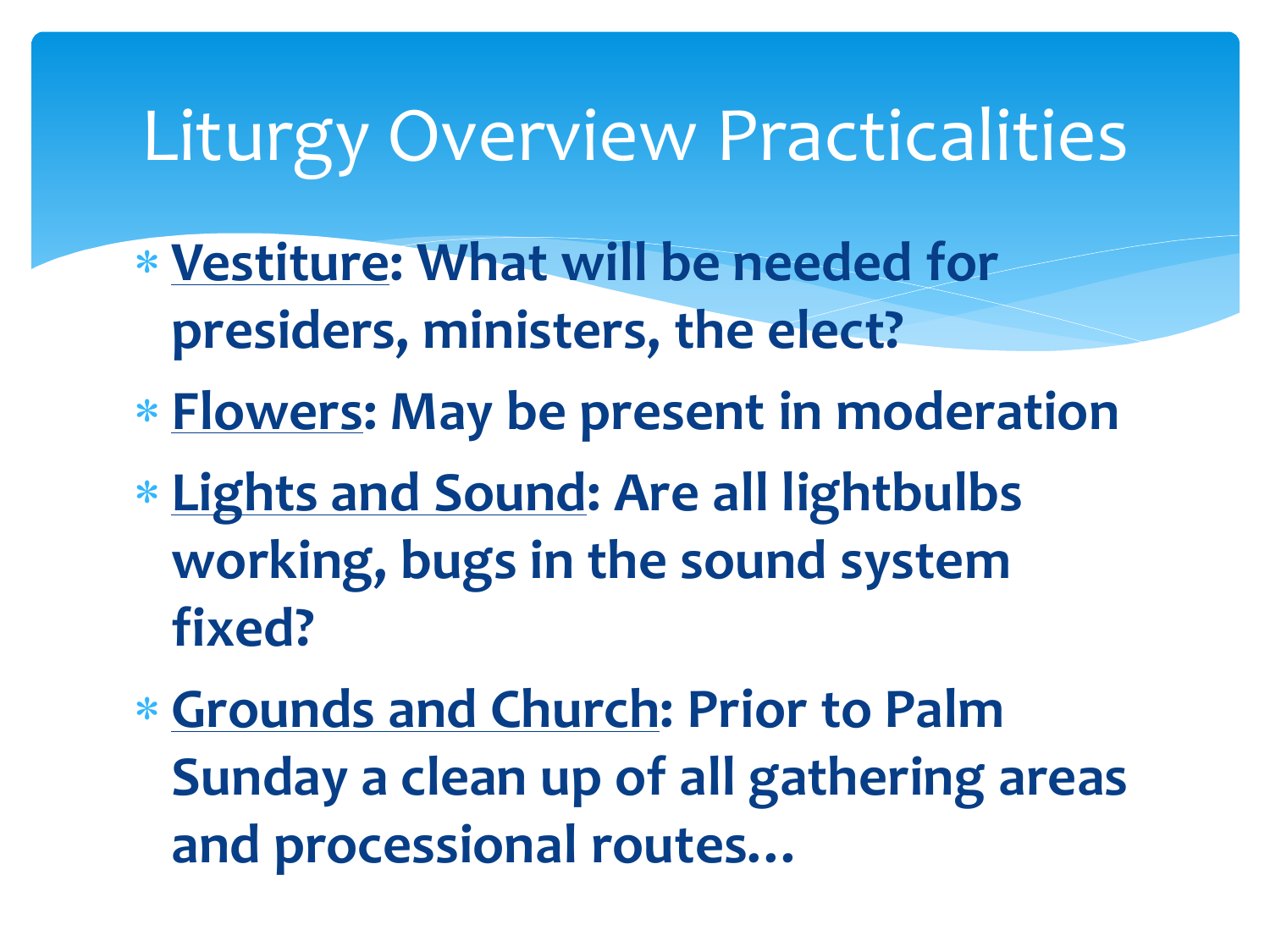#### Vessels and other objects

- **Processional Materials: cross, banners, incense, candles**
- **Altar Materials: cloths purificators, corporals, festive garments**
- **Communion vessels: distribution, procession, reservation**
- **Oil vessels: containers, ambry**
- **Footwashing items: jugs, bowls, towels, seating**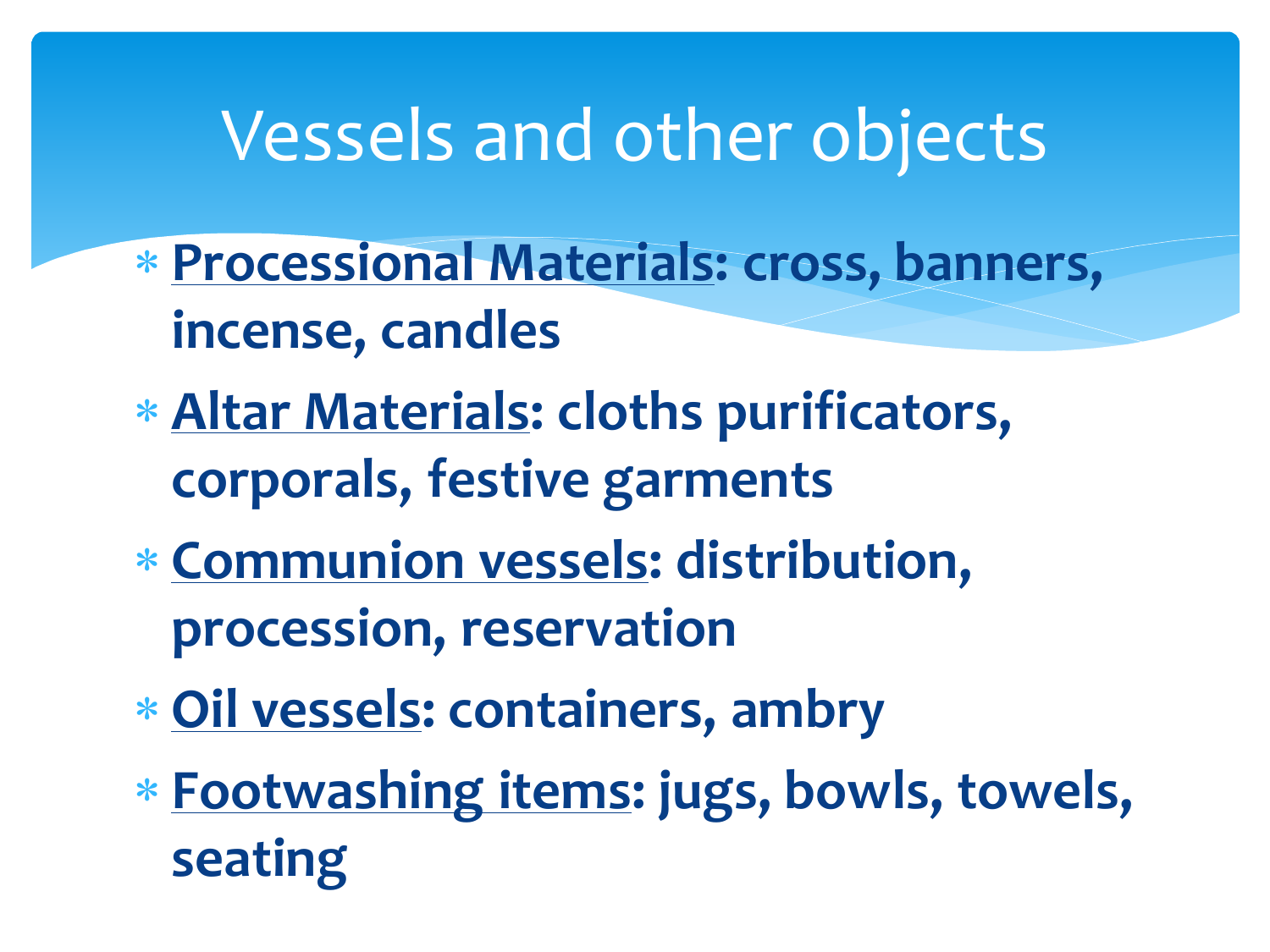#### Vestiture & Books

 Simple white Mass vestments Humeral veil \* Holy Week Missal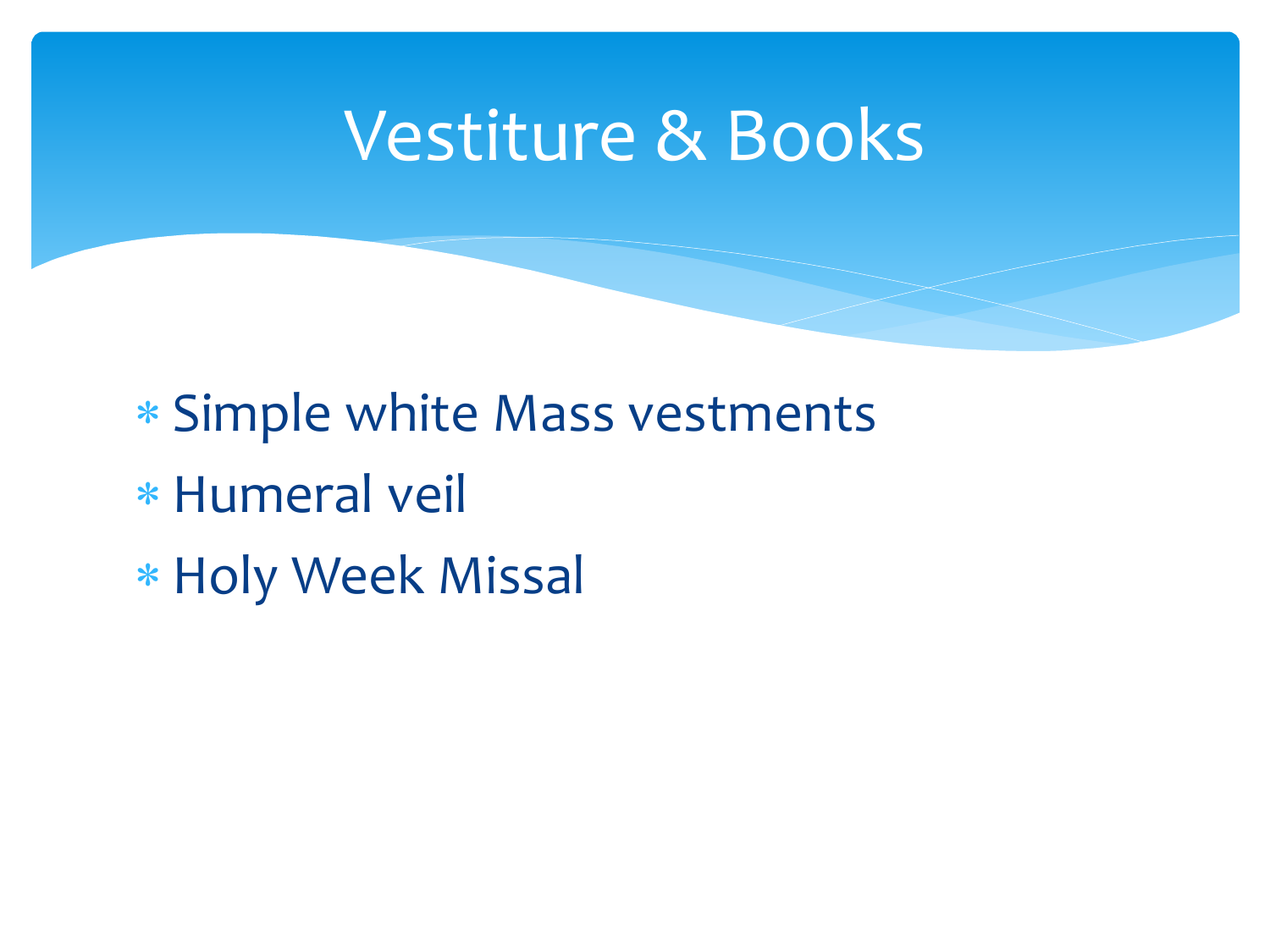### Special Times

- **Before Evening Mass**
	- **Tabernacle empty, veil removed, sanctuary lamp removed, doors left opened**
	- **Church stripped and cleaned, only materials need for the eucharist present.**
- **Evening Mass**
	- **Enough bread consecrated for 2nite/2morow**
	- **Chapel of Reservation**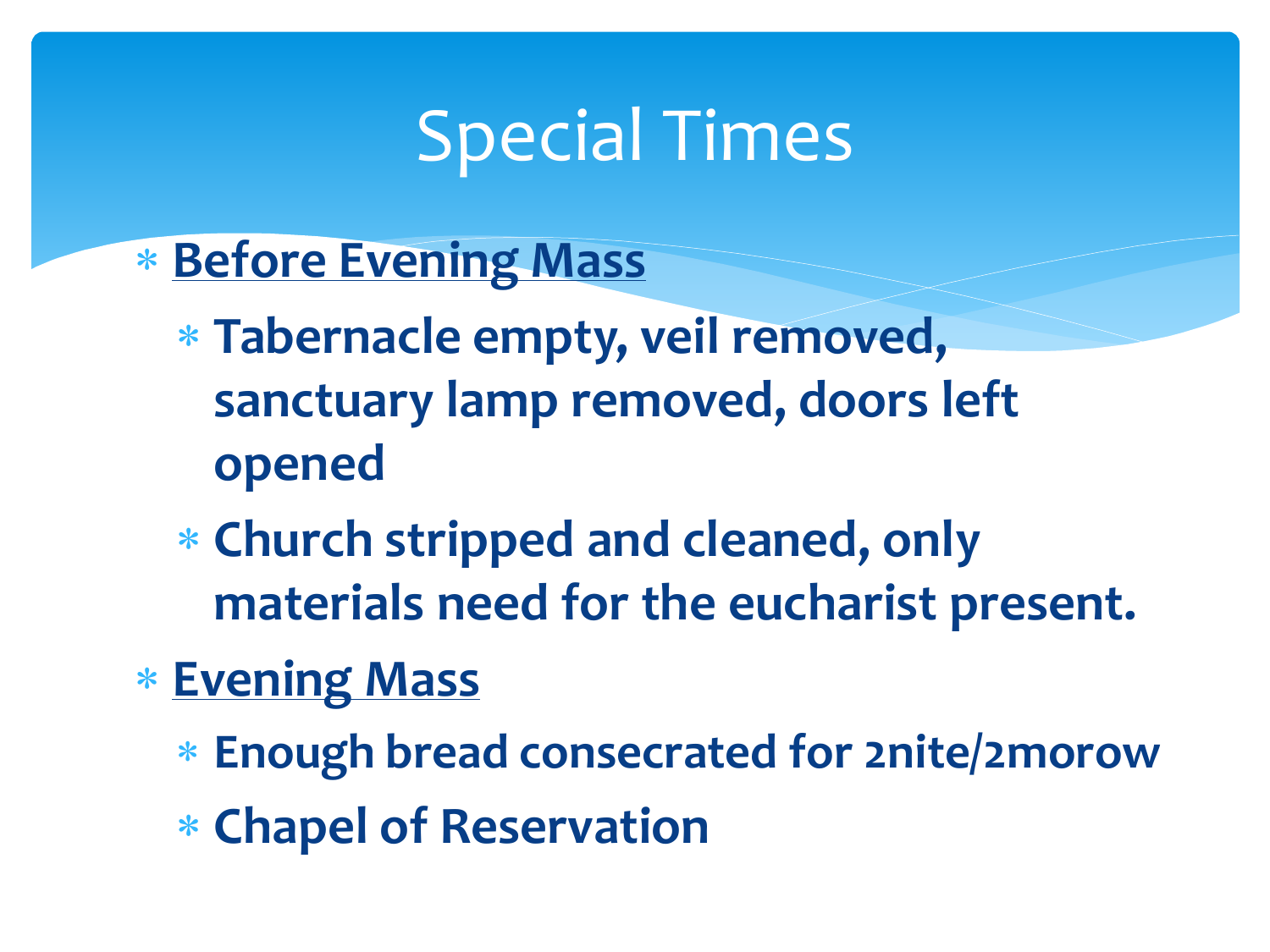### Special times cont..

#### **After Evening Mass**

- **Stripping of Altar and Church in dignified manner**
- **Furniture not fixed removed (credence tables…)**
- **Rugs removed**
- **Crosses removed or veiled, Holy water removed**
- **Midnight**
	- **All candles extinguished. (Other than at place of Reservation) All decorations removed.**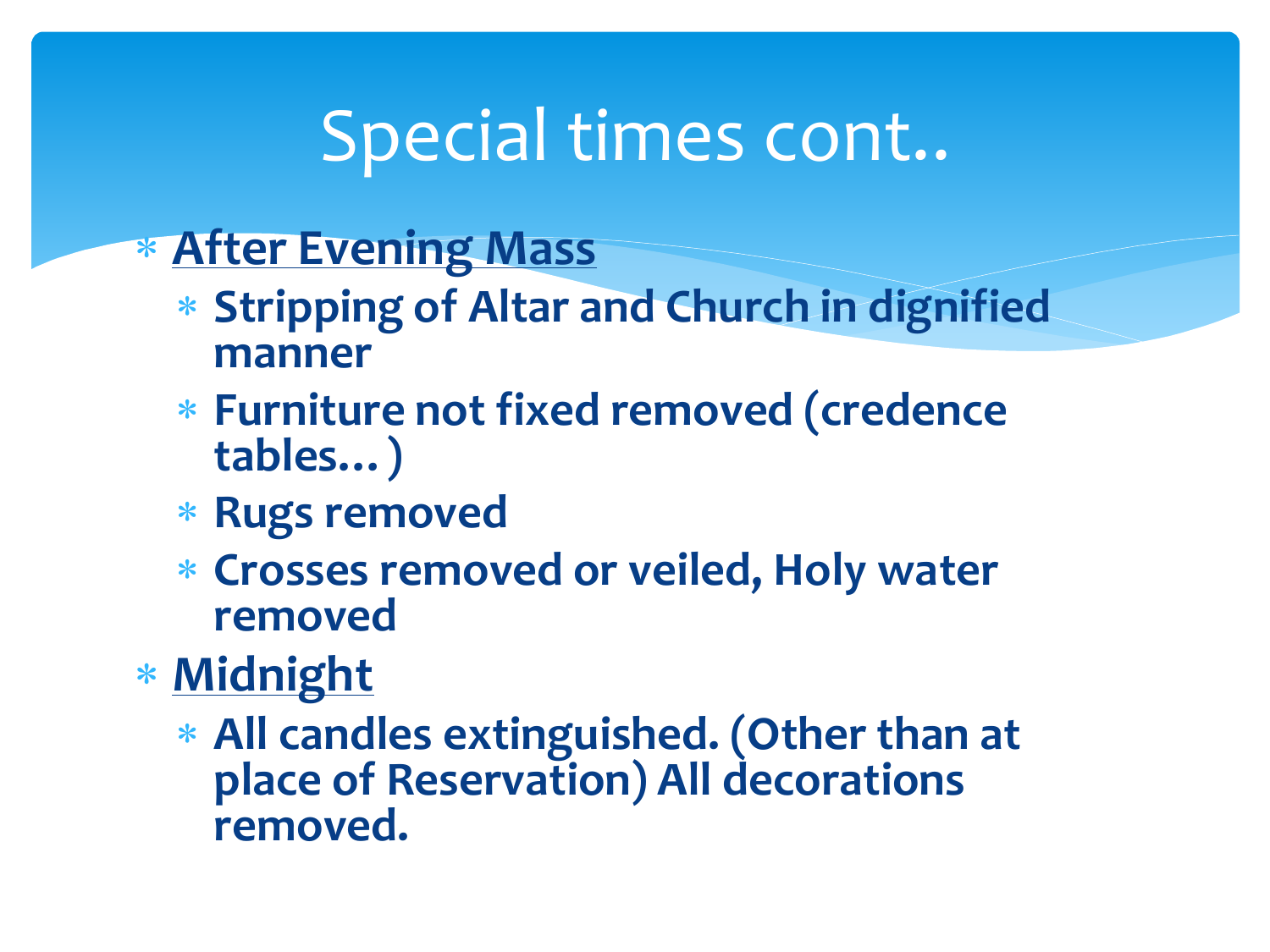#### Sounds

- **Entrance: Cross, salvation, life resurrection, saved, set free**
- **Gloria: church bells rung – then silent til Easter Vigil**
- **Footwashing (based on 1Cor 13:13)**
- **Procession of gifts for the poor (Ubi caritas)**
- **Communion: the body given, the cup poured**
- **Procession: 'Pange, lingua' – Euch hymn**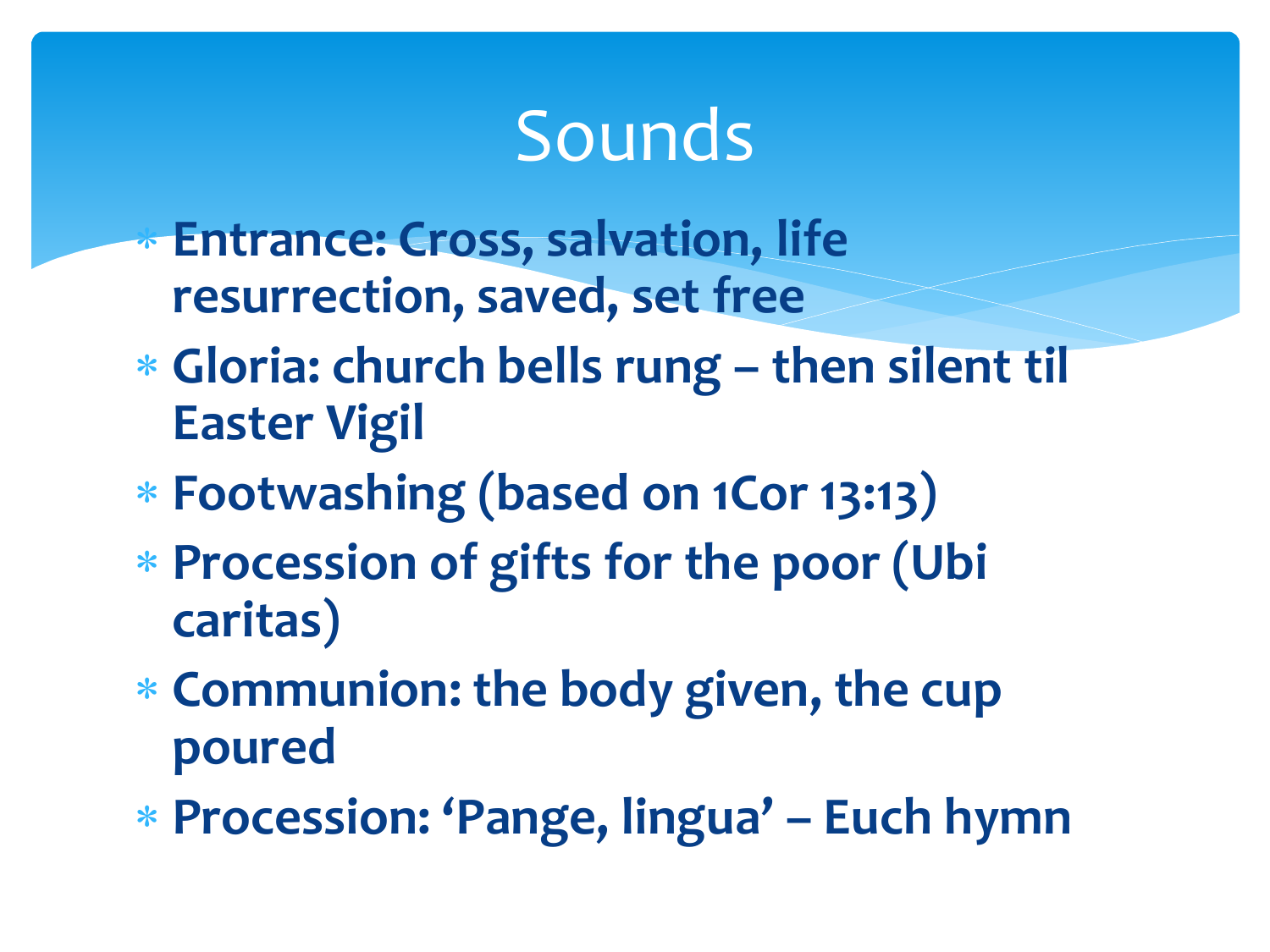**The Lord Jesus after eating with his friends, washed their feet and said to them: Do you know what I, your Lord, have done to you? I have given you example, that so you also should do.**

**1. You are my friends: And you can have no greater love than to give your life for your friends.**  *Refrain:*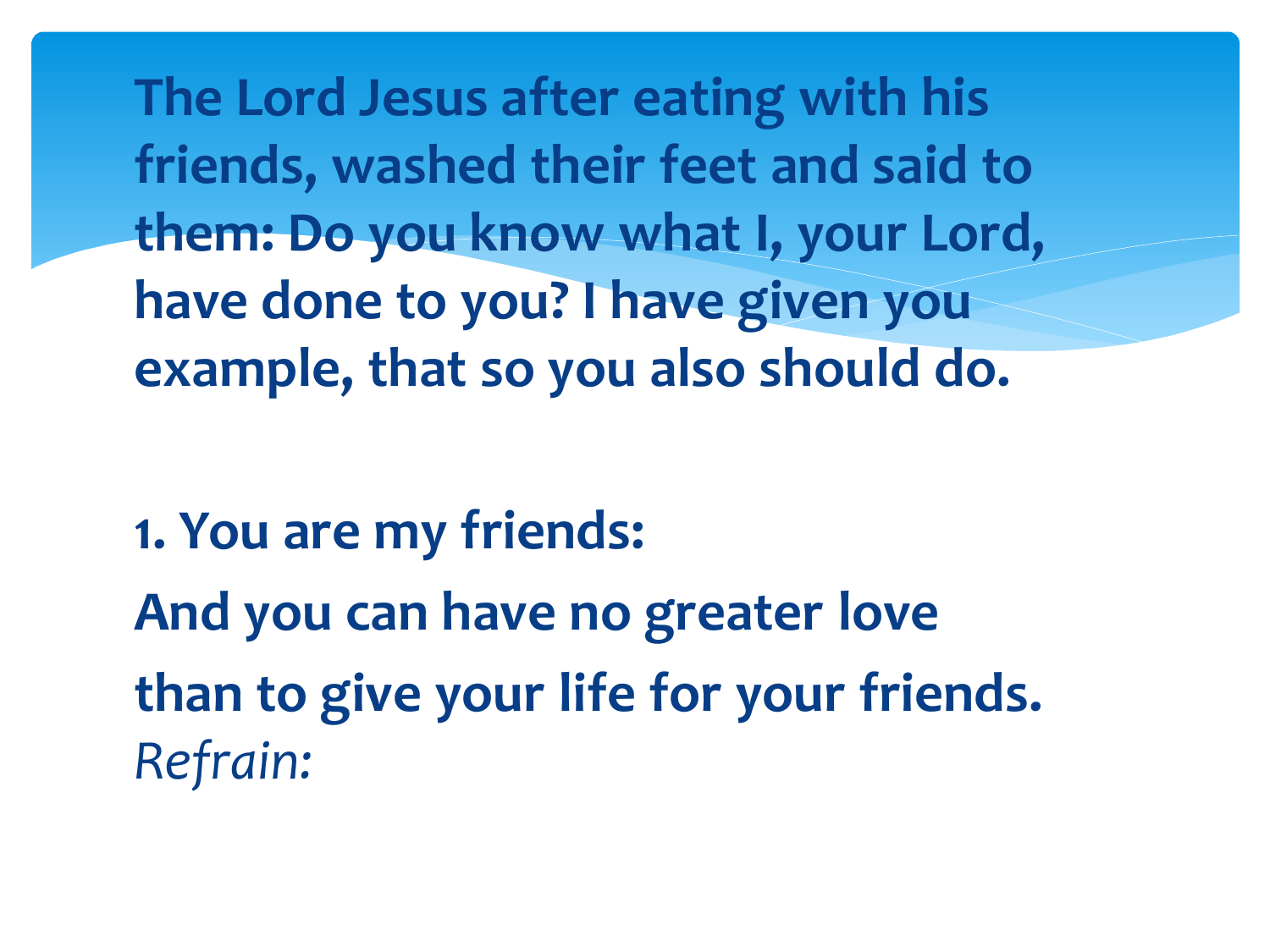**The Lord Jesus after eating with his friends, washed their feet and said to them: Do you know what I, your Lord, have done to you? I have given you example, that so you also should do.**

**2. Peace I leave with you, my peace I give to all who live with sincere love for everyone.** *Refrain:*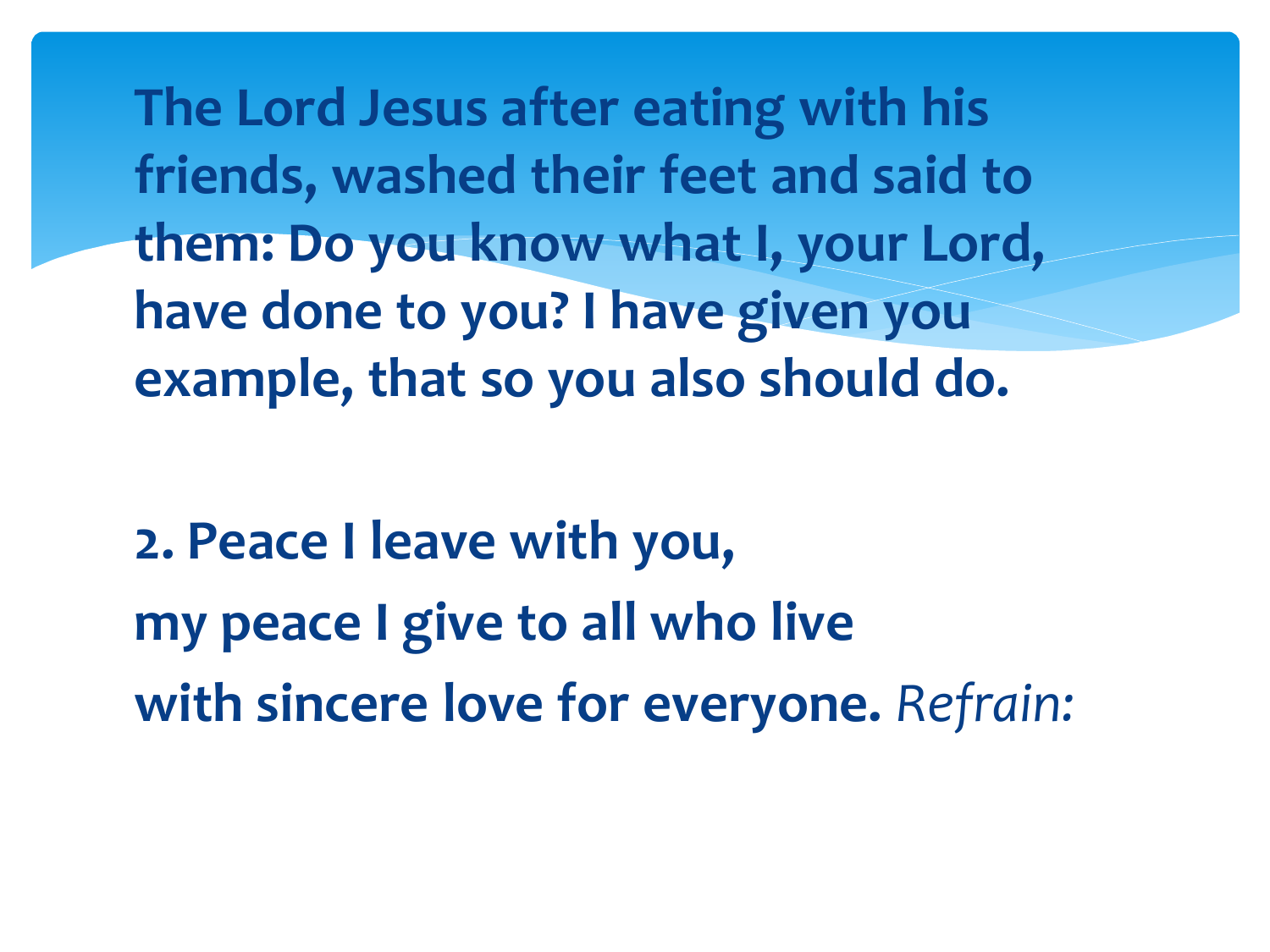#### When unsure…

Sometimes there are liturgical practices in parish communities which may not be ideal – please remember we are all trying to give praise and worship to God, and no doubt are seeking to encourage others to do the same. Let's be gentle on each other!

The Ritual of the Triduum liturgies are beautiful in their simplicity and fullness. If these are well prayed by the community, as they are, all will be well.